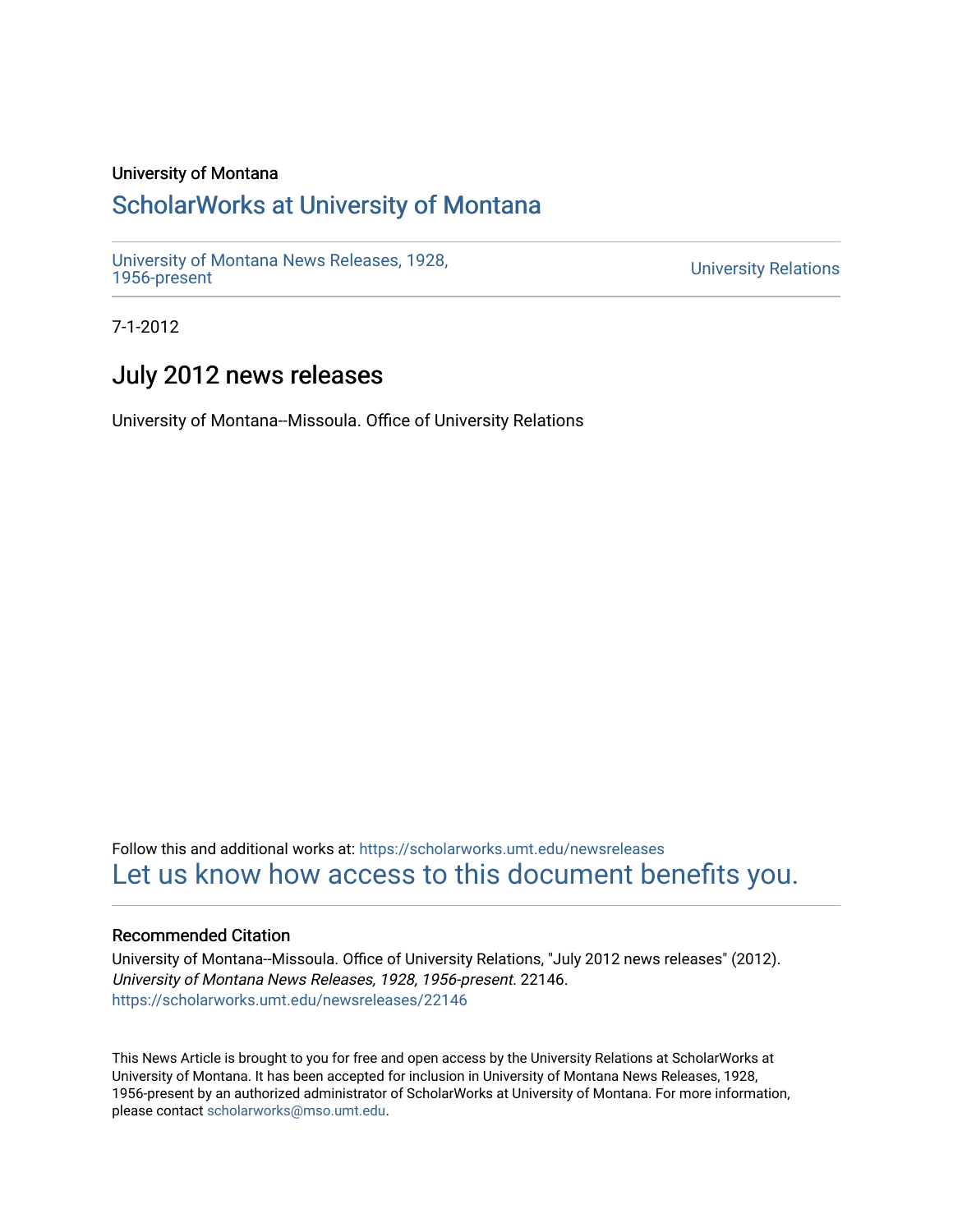

| <b>NEWS</b>                                                                                                       | Google |
|-------------------------------------------------------------------------------------------------------------------|--------|
| July 2012 News                                                                                                    |        |
| 07/30/2012 - NCAA Letter: UM Investigation Ongoing - Jean Gee                                                     |        |
| 07/30/2012 - Alumni, Friends Show Support For UM With \$19.1 Million In Gifts During FY2012 - Erin Greenside      |        |
| 07/26/2012 - Artistic Map To Raise Money For Flathead Lake Biological Station - Tom Bansak                        |        |
| 07/26/2012 - Blue Mountain Observatory Offers Free Public Observing Nights - Jaylene Naylor                       |        |
| 07/26/2012 - Researchers Discover Biological Mechanism For Growing Massive Animal Weapons, Ornaments - Doug Emlen |        |
| 07/26/2012 - Student Job Fair At UM Aug. 30 - Janay Whisman                                                       |        |
| 07/26/2012 - Griz Football Mentor Delaney Inks Two-Year Contract - UM Intercollegiate Athletics                   |        |
| 07/25/2012 - Montana Ranked 28th In Child Well-Being Survey - Thane Dillon                                        |        |
| 07/24/2012 - Montana Businesses Featured In UM Student-Produced PBS Documentary - Ray Ekness                      |        |
| 07/24/2012 - UM Farm To College Program Breaks Local Purchasing Records - Jerry O'Malley                          |        |
| 07/24/2012 - MMAC Exhibits Impressionist Masterpieces - Brandon Reintjes                                          |        |
| 07/23/2012 - Many Montana Families Are Working Poor - Shannon Furniss                                             |        |
| 07/23/2012 - Economic Update On Energy Boom Travels Around The State - Patrick Barkey                             |        |
| 07/20/2012 - Missoula College UM, Law Enforcement Academy Unveil New Degree Path - Cathy Corr                     |        |
| 07/18/2012 - UM Flathead Lake Biological Station Hosts Open House - UM Flathead Lake Biological Station           |        |
| 07/18/2012 - UM Study Finds Early Signs Of Forest Restoration Success - Andrew Larson                             |        |
| 07/17/2012 - UM Dining Services Director To Serve As Association President - Jerry O'Malley                       |        |
| 07/16/2012 - Brantley Gilbert To Perform At UM - Zoe Donovan                                                      |        |
| 07/11/2012 - UM Public Health Program Earns Accreditation - Craig Molgaard                                        |        |
| 07/10/2012 - MontanaPBS Marks 4-H Anniversary With New Documentary - Gus Chambers                                 |        |
| 07/09/2012 - Language Program Director Appointed To National Security Education Board - Don Loranger              |        |
| 07/06/2012 - KBGA College Radio Hosts 'End Of Summer Family Fair' - Sean janzer                                   |        |
| 07/05/2012 - Bitterroot College Waives Tuition For Senior Citizens - Kathleen O'Leary                             |        |
|                                                                                                                   |        |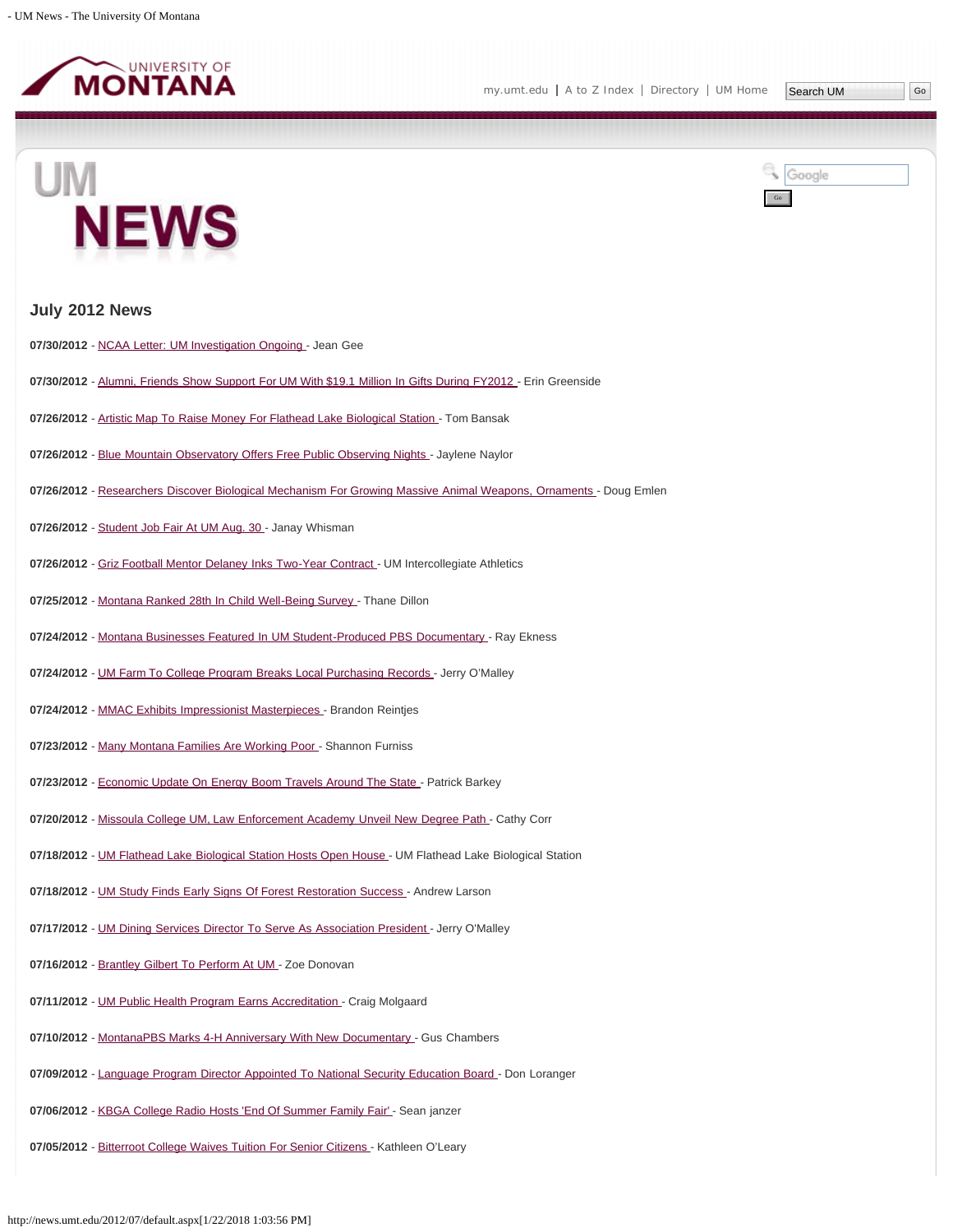**07/03/2012** - [Course Offers Beekeeping Expertise -](#page-33-0) Jerry Bromenshenk

07/02/2012 - [UM, Advisory Council Win Award For Interactive Website -](#page-34-0) Norma Nickerson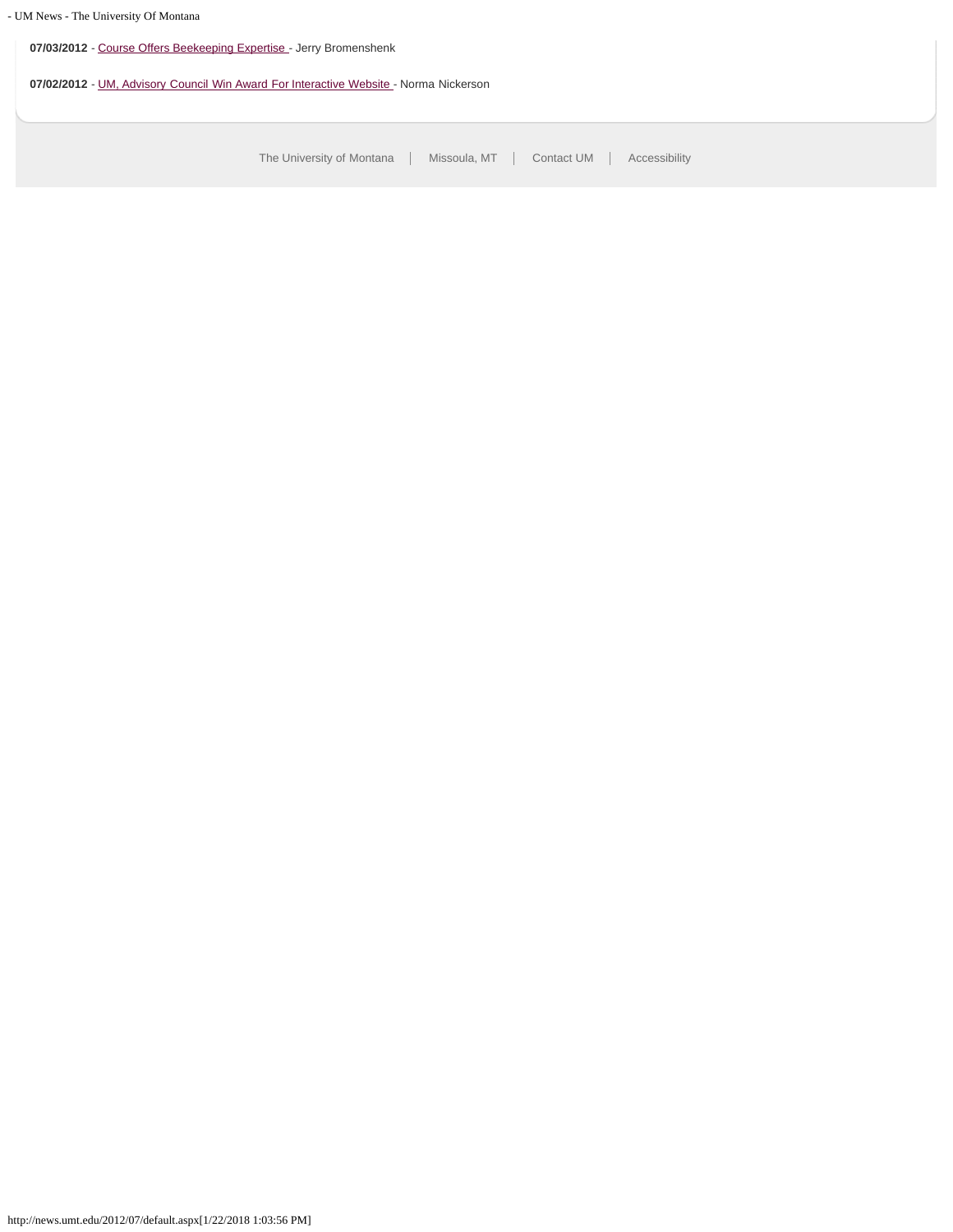<span id="page-3-0"></span>



July 30, 2012

#### **MISSOULA –**

The University of Montana received a letter from the NCAA on July 30 about the status of the organization's investigation of UM's athletics policies and practices.

According to the letter from Julie Roe Lach, NCAA vice president of enforcement, the review of information is continuing. The letter is available online at [http://news.umt.edu/2012/07/ncaaletter.pdf.](http://news.umt.edu/2012/07/ncaaletter.pdf)

"As the latest letter from the NCAA indicates, their investigation is ongoing," said UM President Royce Engstrom. "UM personnel have been fully cooperative and collaborative with the NCAA staff during the past six months, and will continue to be so for the entire course of the investigation."

In an effort to be as fully engaged as possible in the process, UM has contracted with the Michael L. Buckner Law Firm for representation during the NCAA investigation.

"This partnership will benefit UM and the Athletic Department by providing expertise and extensive knowledge of the enforcement procedures and policies," said Jean Gee, interim director of UM Athletics. "This, in turn, will benefit the NCAA as we will be able to respond appropriately and efficiently to their inquiries. It will serve the public well in this investigative process for UM to have counsel experienced in areas of NCAA compliance issues, especially a firm possessing strong, credible, and cooperative experience in working with the NCAA staff."

###

JG/js

Local, statewide

073012ncaa

**Contact:** Jean Gee, interim director, UM Athletics, 406-243-5370, [jean.gee@umontana.edu](mailto:jean.gee@umontana.edu).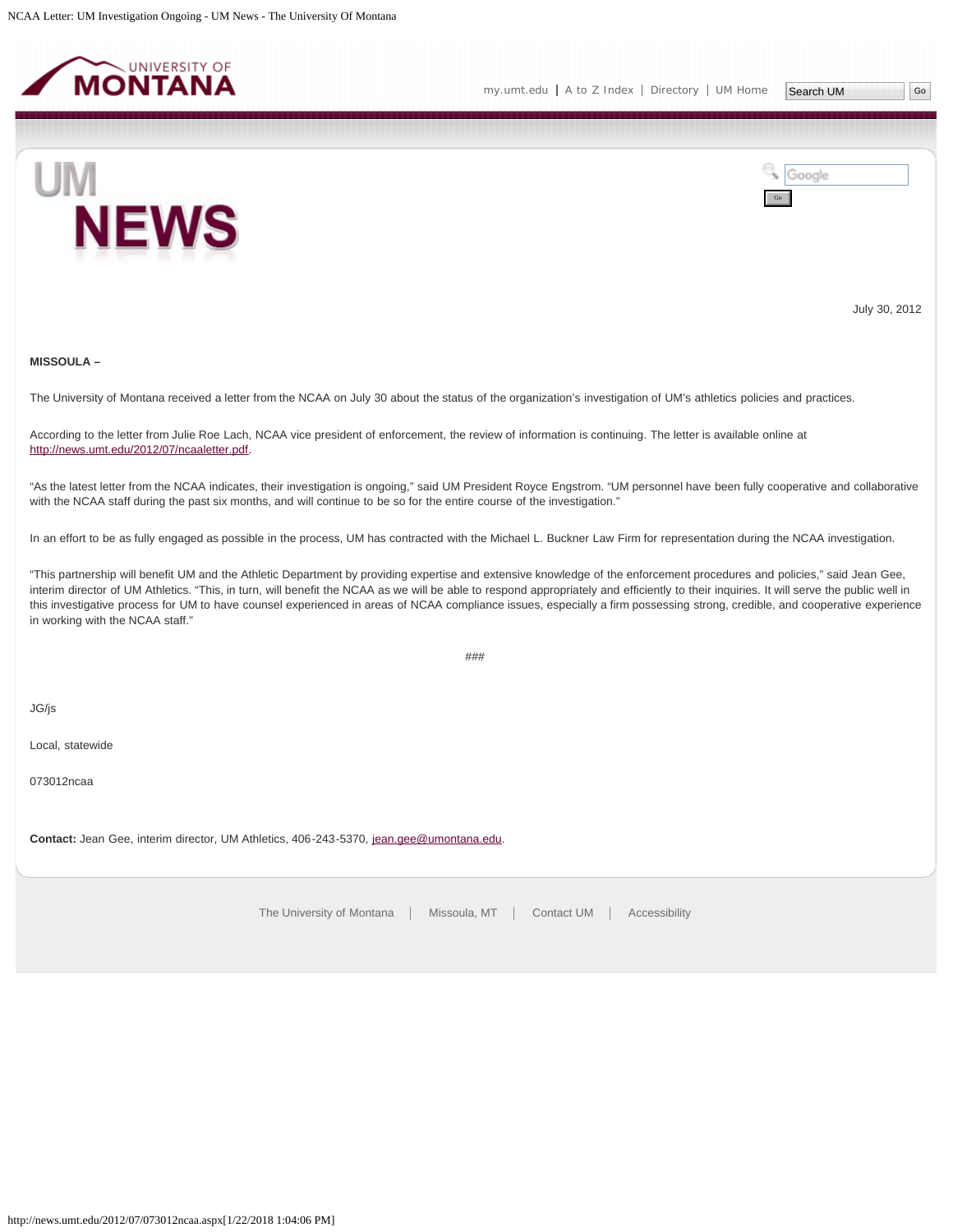<span id="page-4-0"></span>

[my.umt.edu](http://my.umt.edu/) | [A to Z Index](http://www.umt.edu/search/atoz/) | [Directory](http://www.umt.edu/directory/) | [UM Home](http://www.umt.edu/)

Search UM



Google Go

July 30, 2012

#### **MISSOULA –**

From funding for research at Flathead Lake to scholarships for service-minded students, alumni, friends and foundations showed their support for The University of Montana by giving \$19.1 million in the 2012 fiscal year, which ended June 30. This comes close to the \$20.2 million in gifts in 2011. Laura Brehm, president of the UM Foundation, which manages fundraising for the University, is pleased with this year's total.

"Alumni and friends are passionate about supporting the University's mission and they continue to do that even when times are tough," Brehm says. "The financial markets are volatile and that affects giving. We are especially grateful for gifts that are helping President Royce Engstrom and our deans move forward on their top priorities."

The Foundation received 14,000 individual gifts in fiscal year 2012. Notable gifts include:

- A \$1 million challenge gift for research and monitoring of Flathead Lake. The gift directed to the Flathead Lake Biological Station is from a donor who wishes to remain anonymous. It requires a dollar-for-dollar match from other donors.
- Missoula businessman Jim Auger committed \$2 million of his estate for scholarships in the School of Business Administration. Recipients will perform community service.
- . The Grizzly Scholarship Association pledged \$500,000 for matching funds for improvements to athletic facilities. The athletic department is working toward a

\$6 million goal for a new student-athlete academic center, renovation of the weight room and locker room, and lights at Washington-Grizzly Stadium. The lights were installed this spring.

"Many of our most loyal donors showed their support by committing a portion of their estate to UM, and this helps us secure the future of the University," Brehm says.

The Foundation organizes several targeted campaigns each year including the Missoula Business Drive, the UM faculty/staff giving campaign and the Senior Class Gift campaign. In addition, the Foundation employs students to call alumni, friends and parents to invite them to make a gift. The Foundation staff travels across the country meeting with alumni and friends who are interested in supporting the University.

###

BH/js

Local, statewide

072612gift

**Contact:** Erin Greenside, associate director, strategic communications and marketing, UM Foundation, 406-243-5305, [erin.greenside@mso.umt.edu](mailto:erin.greenside@mso.umt.edu).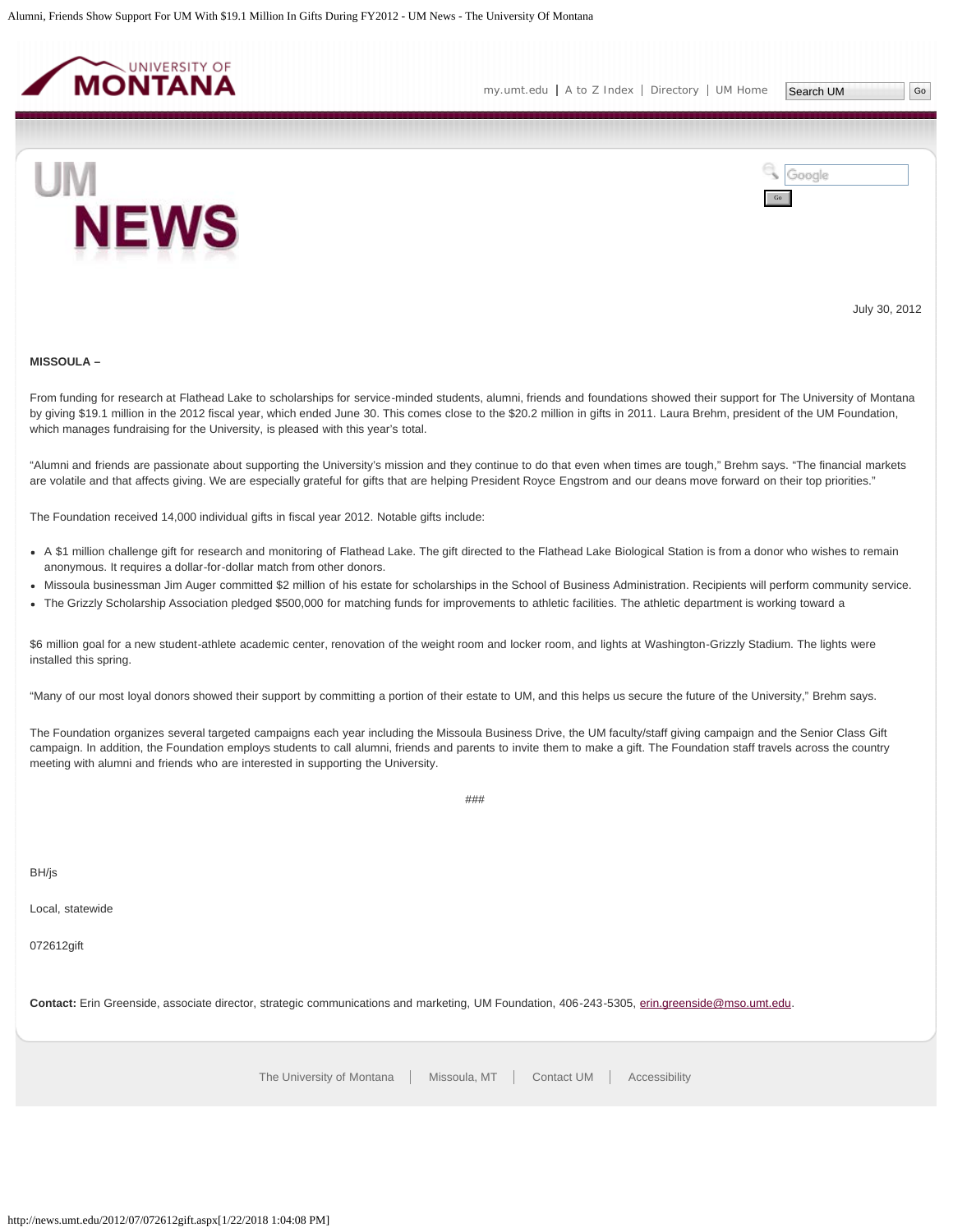<span id="page-5-0"></span>



July 26, 2012

#### **POLSON –**

The University of Montana's Flathead Lake Biological Station and the Flathead Lakers have collaborated with a Missoula-based map making company to create a unique, artistic rendition of Flathead Lake to benefit UM's FLBS.

Xplorer Maps creates hand-drawn and hand-lettered illustrations of significant natural and historical sites across the world. The limited-edition print of Flathead Lake features an antique style complete with illustrations of regional flora and fauna.

The original artwork was created using pen and ink and multiple water color layers. Three hundred signed and numbered Giclee prints are available for \$300 each. Each print measures 20 inches by 28 inches. The original artwork will be on display this summer throughout western Montana and will be auctioned online through Sept. 4.

The artist and co-owner Chris Robitaille is an internationally-acclaimed illustrator and oil painter. He and his brother, Greg Robitaille, already partnered up with multiple national parks, including Yellowstone and Glacier, to create and sell artwork to raise awareness and funding for conservation efforts.

The company will donate a substantial portion of the proceeds from the Flathead Lake map to UM's biological station and the Flathead Lakers to help fund the long-term protection of Flathead Lake and UM's water-quality monitoring program. The goal is to raise \$20,000, which will be used as a matching contribution to the ongoing Flathead Lake Monitoring Challenge Grant.

###

To view or purchase the map and find more information about the map and the programs that the proceeds will support, visit [http://www.xplorermaps.com,](http://www.xplorermaps.com/) [http://www.flatheadlakers.org](http://www.flatheadlakers.org/) or<http://www.umt.edu/flbs>.

TB/anb

072012maps

**State** 

**Contact:** Tom Bansak, research scientist, UM Flathead Lake Biological Station, 406-982-3301, [tom.bansak@umontana.edu](mailto:tom.bansak@umontana.edu).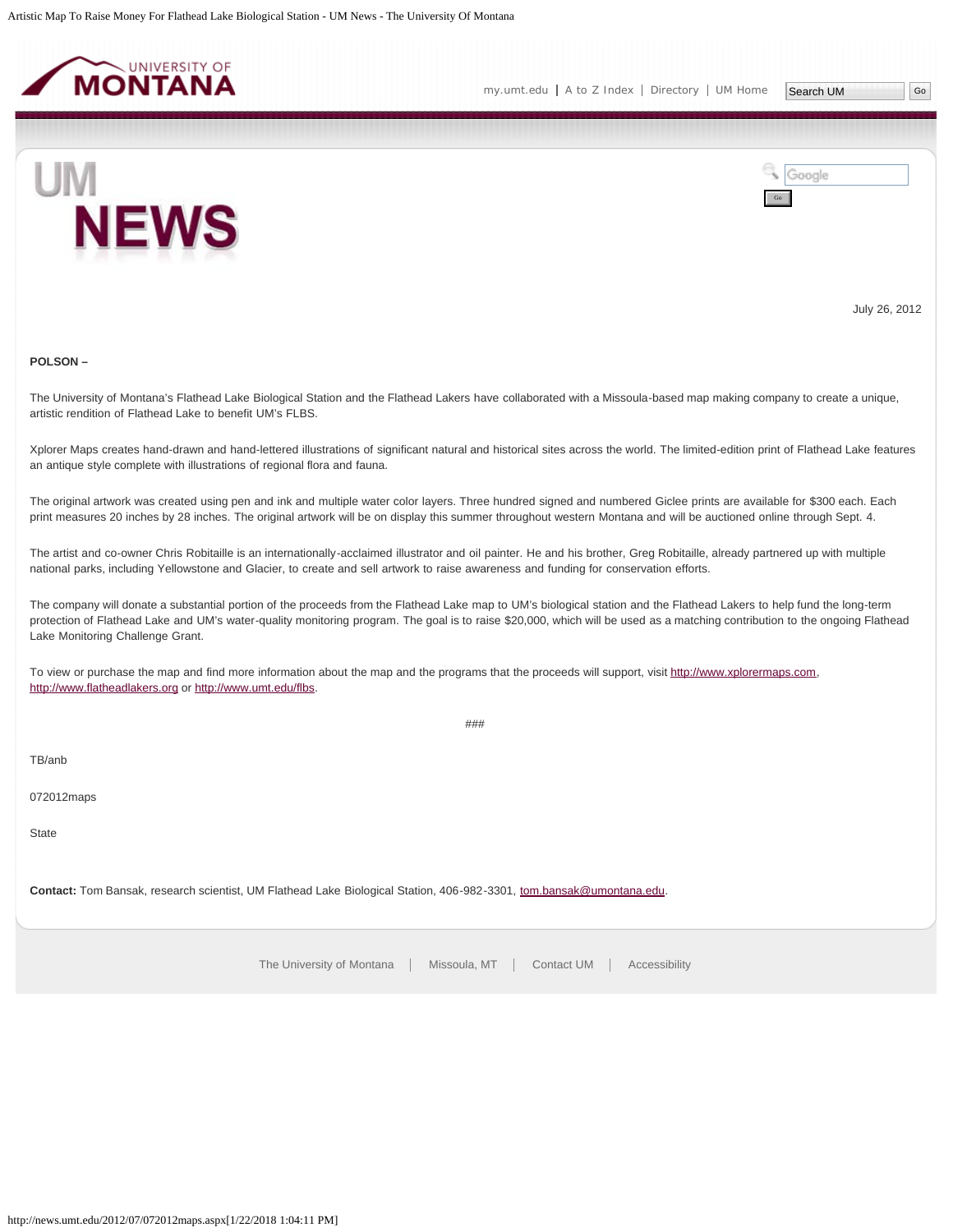<span id="page-6-0"></span>

Go

Google



July 26, 2012

#### **MISSOULA –**

Explore planets, nebulae and distant galaxies during four upcoming free public observing nights at the Blue Mountain Observatory. The events are family-friendly, and children are welcome.

The observatory, located atop Blue Mountain at an elevation of 6,300 feet, is operated by The University of Montana.

Astronomers will be on hand at all events to talk about constellations, how the night sky figures into different cultures and how to find interesting celestial objects with the naked eye or a pair of binoculars.

Observing begins about an hour after sunset, and organizers recommend bringing warm clothes for cool evenings and a small flashlight for the walk from the observatory to the parking lot.

Viewing nights will be canceled if the sky is cloudy or thunderstorms threaten. Before heading up to the observatory, call 406-243-5179 for weather and cancellation updates.

Following is the schedule for public observing nights with approximate starting times:

- Friday, Aug. 10: 10 p.m.
- Friday, Aug. 17: 10 p.m.
- Friday, Sept. 7: 9 p.m.
- Friday, Sept. 14: 9 p.m.

More information, directions and a map to the observatory are available online at<http://www.physics.umt.edu/bluemountain>.

###

BP

Local

072612star

**Contact:** Jaylene Naylor, program specialist, UM Department of Physics and Astronomy, 406-243-5179, [jaylene.naylor@umontana.edu](mailto:jaylene.naylor@umontana.edu).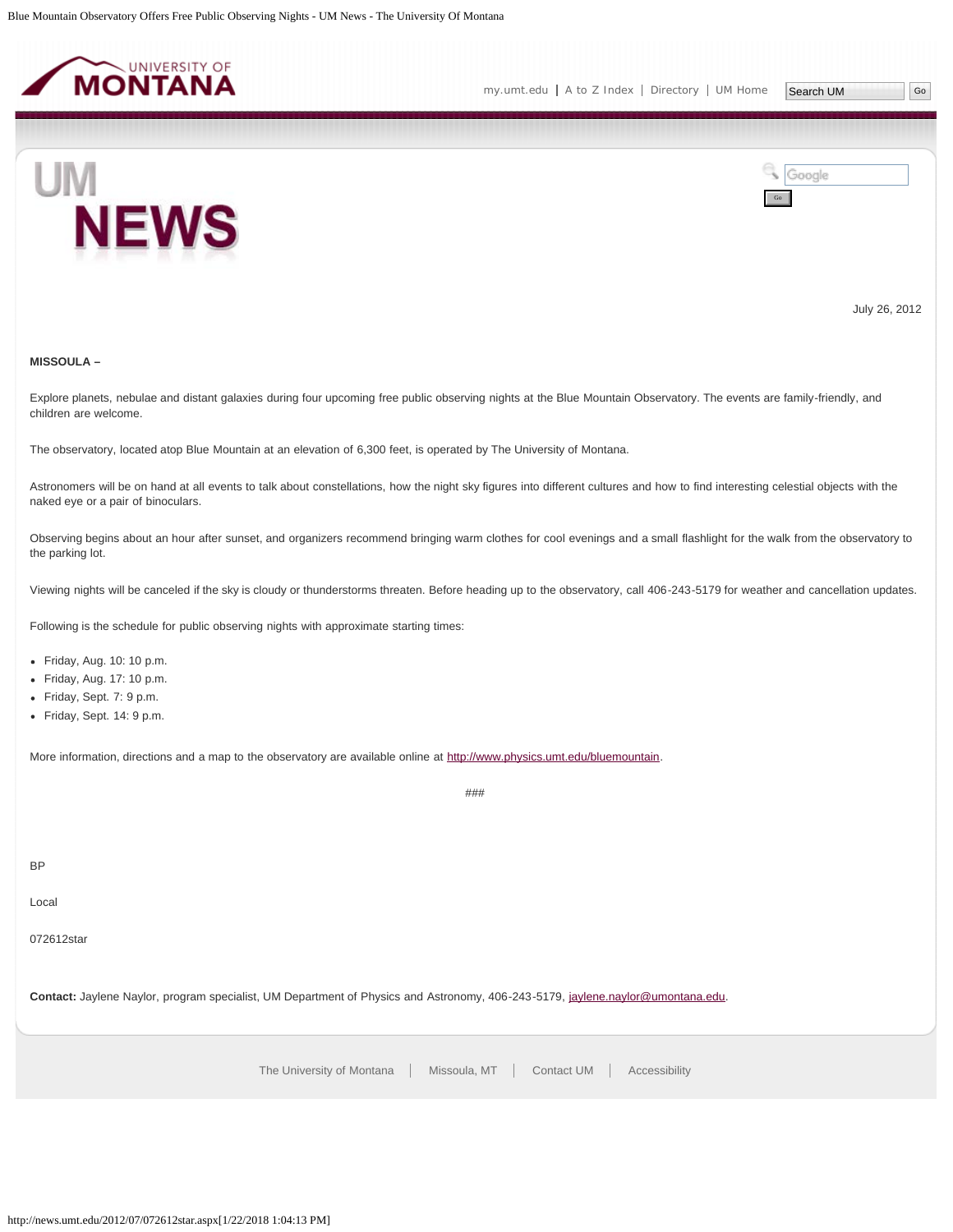<span id="page-7-0"></span>

[my.umt.edu](http://my.umt.edu/) | [A to Z Index](http://www.umt.edu/search/atoz/) | [Directory](http://www.umt.edu/directory/) | [UM Home](http://www.umt.edu/)

Search UM

# **NEWS**

Google Go

July 26, 2012



**MISSOULA –**

In the animal kingdom, huge weapons such as elk antlers or ornaments like peacock feathers are sexy. Their extreme size attracts potential mates and warns away lesser rivals.

Now University of Montana scientists and their partners have discovered a developmental mechanism they think may be responsible for the excessive growth of threatening horns or come-hither tail feathers. Published July 25 in the online edition of Science [\(http://www.sciencemag.org/](http://www.sciencemag.org/)), the research reveals a mechanism to explain both the size of these traits, and the incredible variation among males of the same species – why some beetles, for instance, grow massive horns while their fellows grow nothing but nubbins.

**Doug Emlen (photo by Laurie Lane)**

"Our research explains how these enormous traits get to be so enormous," said Doug Emlen, a professor and evolutionary biologist in UM's Division of Biological Sciences. "People have known for 100 years that the best males produce the biggest

structures, but nobody has really understood how. Our work looks under the hood to explain why so many sexually selected structures get so massive."

The researchers discovered when they disturbed the insulin-signaling pathway in Japanese rhinoceros beetles – big insects that can grow horns two-thirds the length of their bodies – the horns were far less likely to grow. In fact, horn growth was stunted eight times as much as growth of the wings, or the rest of the body. They interpret this to mean that the exaggerated structures – the horns – are more sensitive to signaling through this physiological pathway than are other traits.

During the experiment, Emlen and his team injected a cocktail of double-stranded RNA into the beetle larvae to shut down the desired insulin pathway gene. Within 72 hours normal insulin signaling had resumed, but by then horn growth was stunted. Researchers found the genitalia grew normally despite the shutdown, and the wings and bodies were slightly affected. The horns, however, experienced major changes.

"We found an intuitive candidate mechanism – the insulin-signaling pathway – and when we perturbed it with our genetic experiment, we confirmed what we think the pathway should be doing to these beetles," Emlen said. "There is a hormone signal secreted by the brain that circulates through the whole animal. It communicates to the different cells and tissues and essentially tells them how much to grow."

Hormone levels reflect the physiological condition of each animal, with high circulating levels in well-fed, dominant individuals and lower levels in poorly fed or less-fit individuals. When tissues are sensitive to these signals, as most tissues are, then their final sizes scale with the overall quality and size of the animal. Because of this mechanism, big beetles have larger eyes, legs and wings than smaller beetles.

Emlen said the horns are exquisitely sensitive to these insulin signals – more sensitive than other structures. Developing horns in big, fit, well-fed males are drenched with the hormone, spurring exaggerated horn growth. On the flip side, a small, less-fit male receive less of the horn-boosting hormone, stunting growth of its weapon.

Emlen said this process explains how horns can range from massive to nonexistent among male beetles of the same species and why the size of such exaggerated, showy traits accurately reflects the overall quality of the males who wield them. He said the results likely are applicable to other species beyond rhinoceros beetles, since additional studies have tied this same physiological pathway to growth of red deer antlers and crab pincer claws.

"Horns and antlers matter," Emlen said. "Animals pay attention to them when they size each other up for battle. And females pay attention to horns or are attracted to males with really big tails. Why? Because only the best of the best can have really big horns or tails."

Emlen is the lead author of the Science article, titled "A mechanism of extreme growth and reliable signaling in sexually selected ornaments and weapons." His co-authors are UM's Annika Johns, Ian Warren and Laura Corley Lavine of Washington State University, and Ian Dworkin of Michigan State University. Their work was funded by the National Science Foundation.

"We're the first ones to make the link by explicitly tying the insulin pathway to the evolution of these kinds of male weapons," Lavine said. "The discovery of the actual mechanism might now open new avenues of study for how exaggerated traits evolved, their genetic basis and the evolution of animal signals."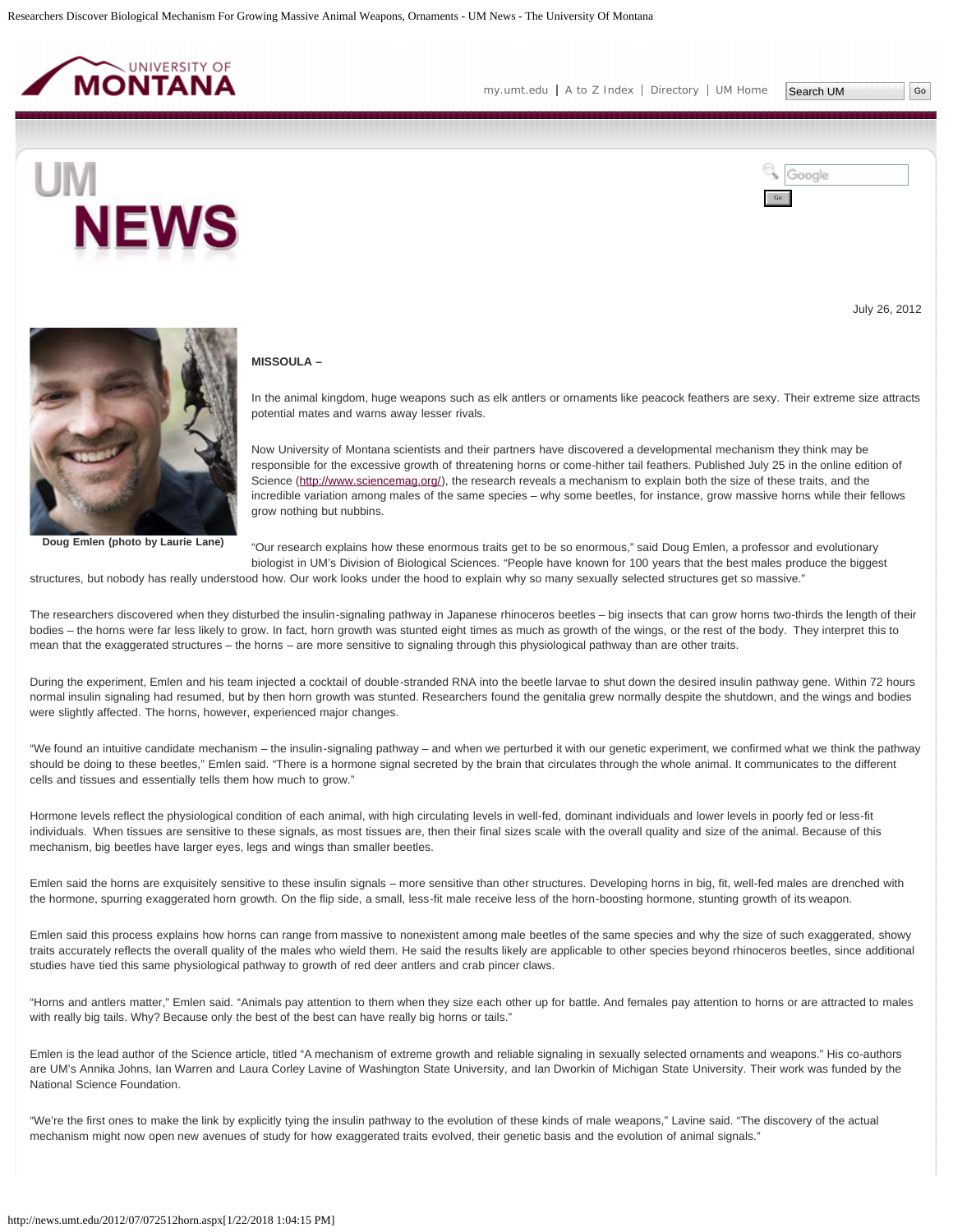Researchers Discover Biological Mechanism For Growing Massive Animal Weapons, Ornaments - UM News - The University Of Montana

### **Photo caption**: UM evolutionary biologist Doug Emlen with two of his Japanese rhinoceros beetle research subjects (Credit: Laurie Lane) CBS State, select national publications 072512horn **Contact:** Doug Emlen, professor, UM Division of Biological Sciences, 406-243-2535, [douglas.emlen@umontana.edu](mailto:douglas.emlen@umontana.edu).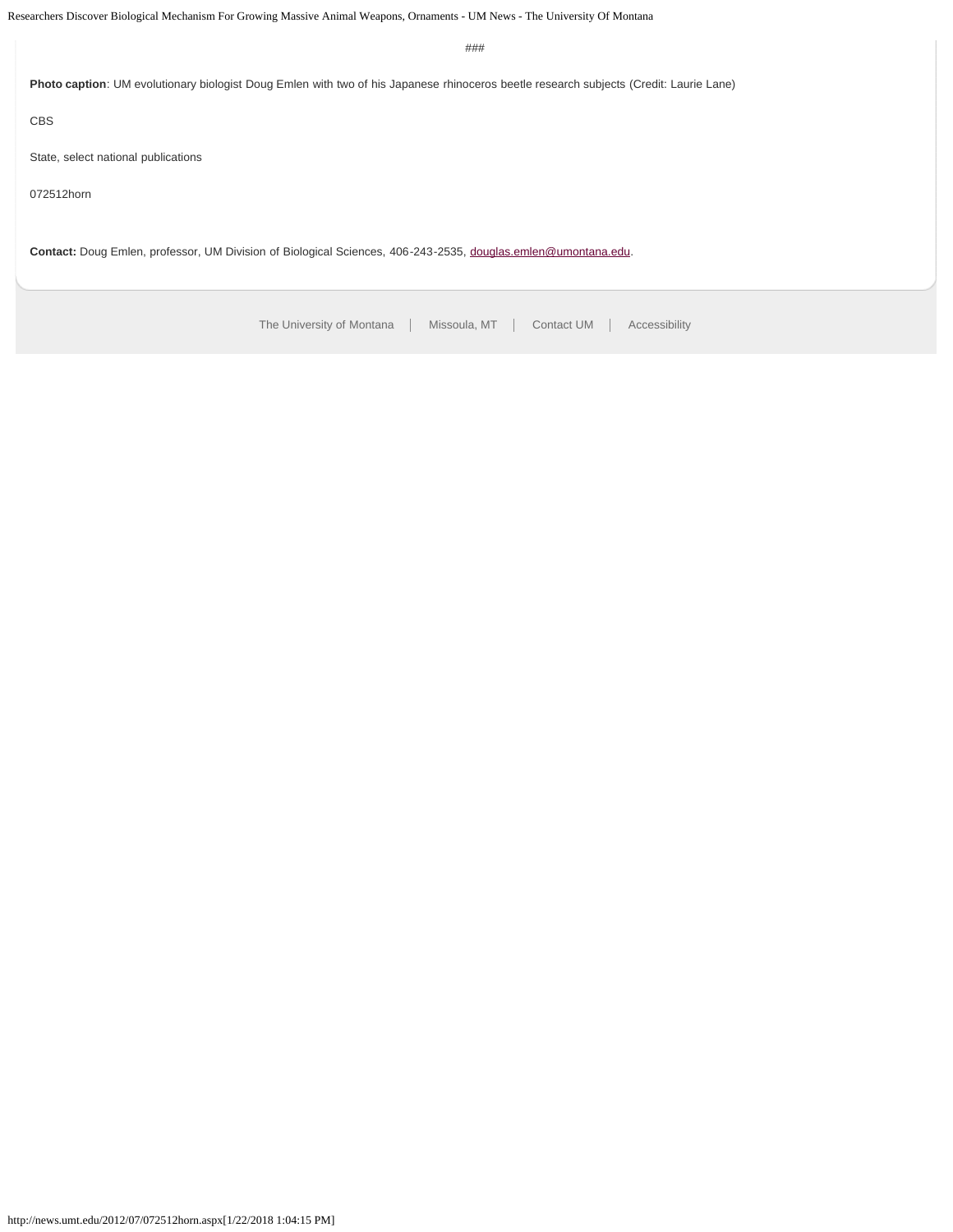<span id="page-9-0"></span>



July 26, 2012

#### **MISSOULA –**

Employers and student workers can connect at the Student Job Fair to be held at The University of Montana on Thursday, Aug. 30.

The fair, hosted by UM's Office of Career Services, is free and will take place from 9 a.m. to 3 p.m. in the University Center Ballroom. It is open to any business, organization or department that needs college students for part-time jobs, internships or volunteer opportunities. Employers looking to hire work-study and non-work-study students for oncampus and off-campus positions also are invited to participate. Employers can register online at [http://www.umt.edu/studentjobs/employer.](http://www.umt.edu/studentjobs/employer)

Last year 47 employers and more than 500 students attended the fair.

Registered employers will receive a career-fair booth, snacks and free parking. The Office of Career Services will have students on hand to help employers bring in their materials and assist with setup.

###

For more information, call Janay Whisman, student employment coordinator, at 406-243-5627 or email [studentjobs@umontana.edu.](mailto:studentjobs@umontana.edu)

JW/all

local

071712jobs

**Contact:** Janay Whisman, student employment coordinator, UM Office of Career Services, 406-243-5627, [studentjobs@umontana.edu.](mailto:studentjobs@umontana.edu)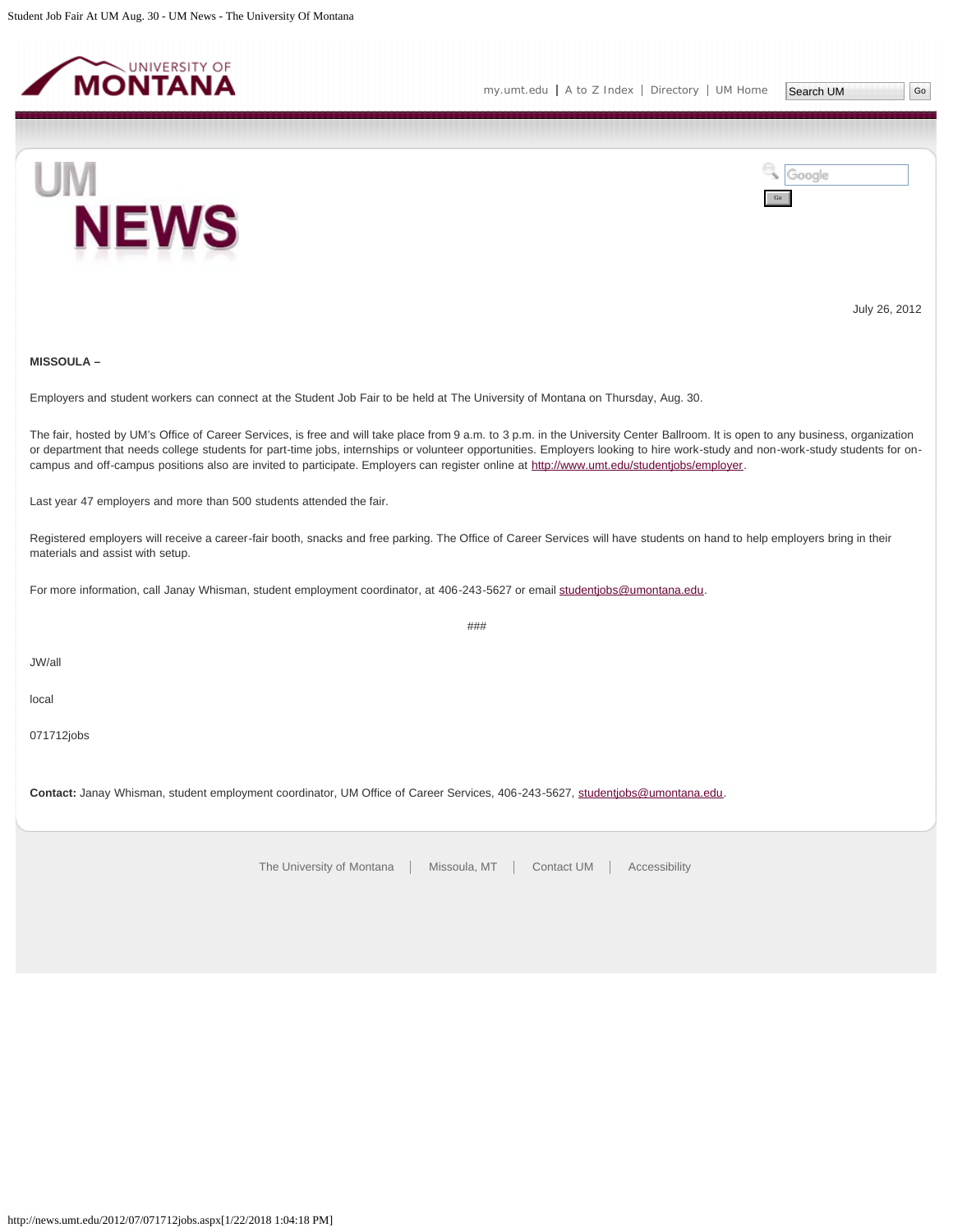<span id="page-10-0"></span>



July 26, 2012

#### **MISSOULA –**

Take that interim tag off of Grizzly football coach Mick Delaney's official title at The University of Montana.

The veteran coach, named the interim head football coach at UM in late March, has signed a two-year contract, which expires on Jan. 31, 2014. The contract was announced July 26 by Jean Gee, UM's interim athletic director, in a press conference that was held in the Canyon Club at Washington-Grizzly Stadium.

Delaney has coached 46 seasons – 30 of those at the collegiate level.

He replaced Robin Pflugrad, whose contract was not renewed after serving as UM's head coach in 2010 and 2011. Delaney recently completed his fourth season as an assistant coach at Montana, working with the running backs. He was also an associate head coach.

"When I think of the qualities that are needed in a head coach, I think of, among other things, expertise, mentor, leader," Gee said, "but above all else I think of integrity. When I contemplated those qualities, there really was no question that the right thing to do for this team and all of Griz Nation was to remove the interim title and offer Mick Delaney a two-year contract.

"Mick brings stability to the program and leadership that will result in success for our student-athletes both on and off the field," Gee said. "I am confident that our football program is in good hands with Mick and his talented coaching staff and look forward to them guiding it to even greater achievements."

"This is a time to look toward a strong and vibrant future for Grizzly Athletics," UM President Royce Engstrom said. "In Mick Delaney, we have chosen a head coach who will lead us into that future. He is highly motivated himself, but he is also an exceptional motivator of others, including the players, coaches and staff around him. He understands the important role that Grizzly football plays at The University of Montana, and he has quickly earned our trust and respect.

"Coach Delaney will strengthen even further the grand tradition of Grizzly football, and he will work tirelessly to provide a supportive and competitive environment for our student-athletes," Engstrom said. "Under his leadership, fans should look forward to a strong and exciting season. We will do all we can to support Coach Delaney and the team. I know that Griz fans will as well."

Originally from Butte, Delaney came to Montana from Colorado State where he was an assistant coach for former head coach Sonny Lubick for 15 seasons from 1993 to 2007. Former Griz head coach Bobby Hauck hired Delaney in 2008, while Pflugrad retained him as the lone official holdover from Hauck's staff.

Before his stint at CSU, Delaney was the head football coach and athletic director at his alma mater, The University of Montana Western in Dillon, in 1991 and '92. He coached on Lubick's staff at Montana State University from 1979 to '80. He served as the athletic director at Montana Tech in Butte from 1983 to '85. He was an assistant football coach under former UM head coach Jack Swarthout from 1968 to '69. He began his coaching career in his hometown at Butte Central High School (1964-67) as head wrestling and assistant football coach.

He earned a bachelor's degree in education at Montana Western in 1964, and he is an inaugural inductee into the UMW College Sports Hall of Fame.

Mick and his wife, Cheri, have three children – Mike Delaney, Shauna Basile and Melissa Ossello – and nine grandchildren.

#### **Coach Delaney Coaching Timeline**

**2012-present**: The University of Montana, Head Coach

- **2008-11**: The University of Montana, Associate Head Coach & Running Backs
- **1993-2007**: Colorado State University, Running Backs
- **1991-92**: The University of Montana Western, Head Coach/Athletic Director
- **1983-85**: Montana Tech, Director of Athletics
- **1976-80**: Montana State University, Assistant Football Coach
- **1968-69**: The University of Montana, Head Wrestling Coach & Assistant Football Coach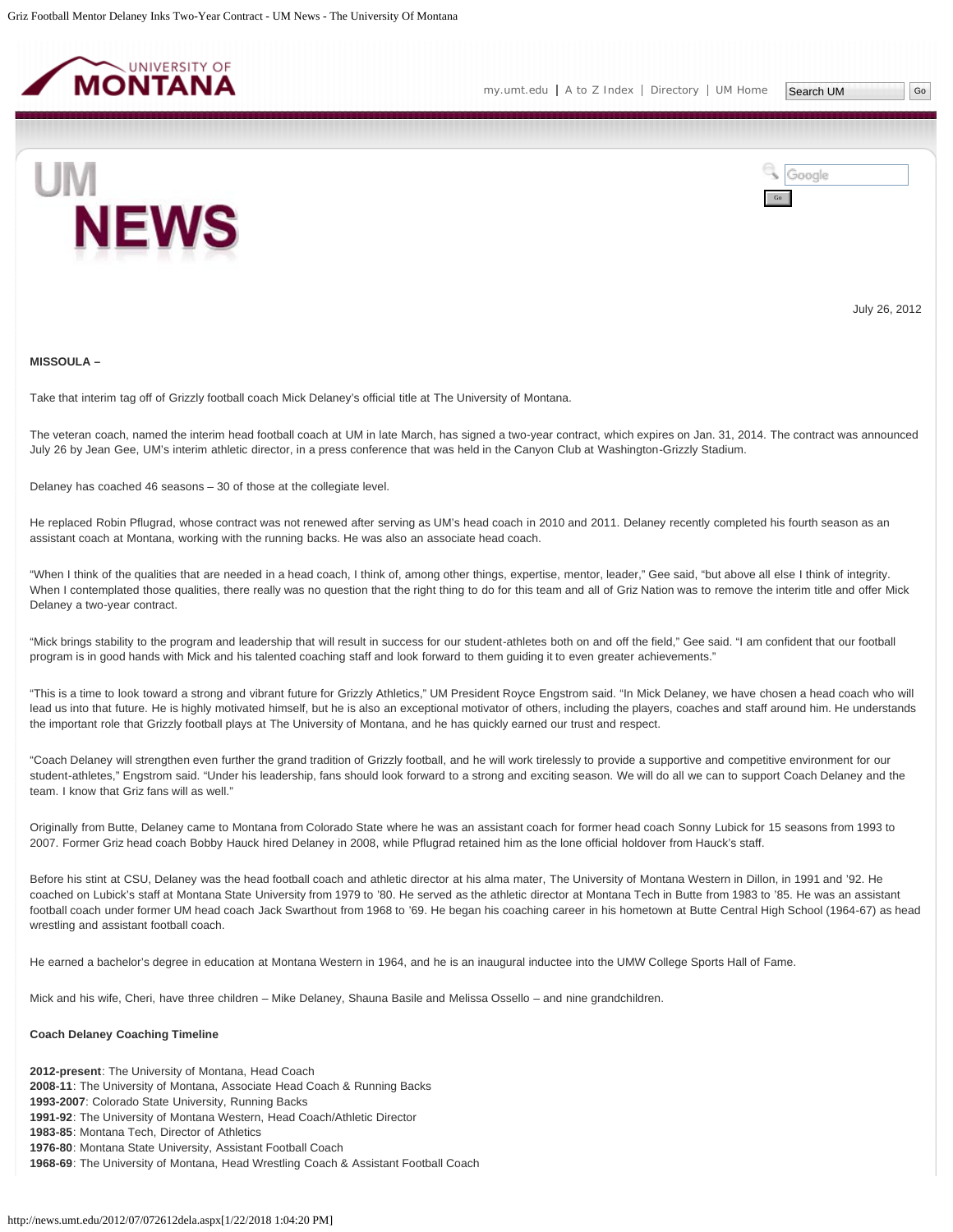Griz Football Mentor Delaney Inks Two-Year Contract - UM News - The University Of Montana

| ###                                                                      |  |
|--------------------------------------------------------------------------|--|
| KC/cbs                                                                   |  |
| State                                                                    |  |
| 072612dela                                                               |  |
| Contact: UM Intercollegiate Athletics, 406-243-4749, .                   |  |
| The University of Montana   Missoula, MT   Contact UM  <br>Accessibility |  |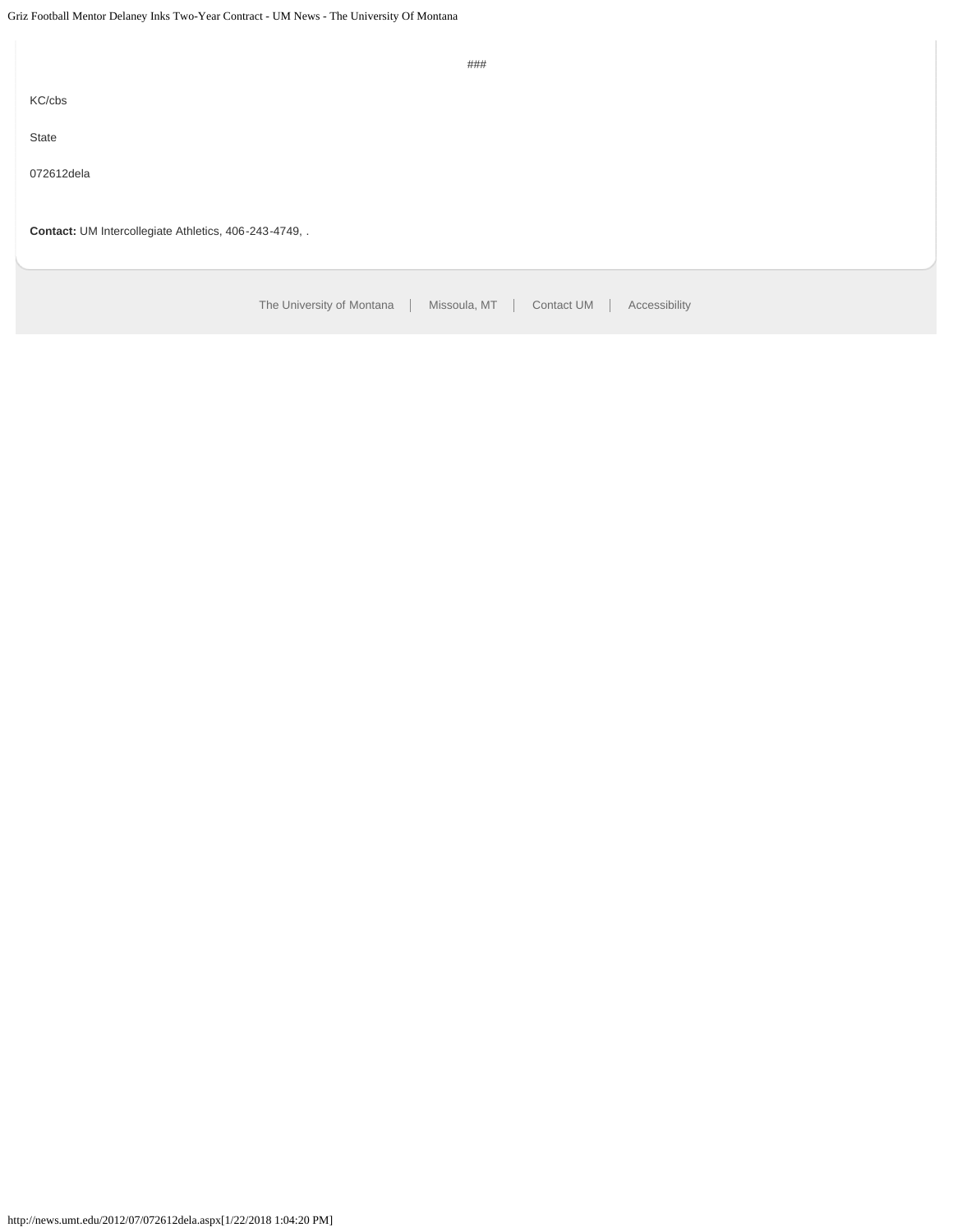<span id="page-12-0"></span>



July 25, 2012

#### **MISSOULA –**

Montana children's well-being ranks better than average in three out of four categories, according to the Annie E. Casey Foundation's 2012 National KIDS COUNT Data Book.

This year's Data Book, the 23rd such report, reflects advances in child-development research since the first Data Book was released in 1990, featuring an improved foundation in its decade-old system of ranking states on their level of child well-being.

Growing from 10 to 16 child-level indicators, the index now features four domains—economic well-being, education, health, and family and community— and offers a more detailed picture of how U.S. children are faring.

Montana's 28th overall ranking is determined by its rank of 20th in economic well-being, 13th in education, 50th in health and 13th in family and community.

The fact that Montana has improved its ranking in the area of economic well-being since before the recession may come as a surprise to many, according to Thale Dillon, director of Montana KIDS COUNT. However, the improvement is relative and is due primarily to other states doing substantially worse than Montana, not to Montana doing particularly well.

"Family economic success provides a critical foundation for healthy child development, in turn promoting success in adulthood," Dillon said.

Likewise, promoting successful educational achievement promotes future success by making it easier to keep children on track to stay in school and graduate. The 2012 national Data Book reveals that Montana has not lost ground in terms of fourth-grade reading proficiency or high school students graduating on time, and has actually made gains in eighth-grade math proficiency and increased the share of 3- and 4-year-olds who attend preschool.

According to the report, Montana ranks last in the health domain, despite many positive developments. The state actually has improved its substance-abuse rates among teens, increased the number and percent of children who have health insurance, and decreased the death rate for children and teens. But other states have improved much more, thus forcing Montana down in the rankings, Dillon said.

"A child's health is the foundation for overall development, and being born healthy is the first step toward increasing the life chances of any child," Dillon said. "Poverty, poor nutrition, lack of preventive health care, substance abuse, maternal depression and family violence can all put a child's health at risk."

To achieve improved behavior and academic outcomes in children, and ultimately successful adults, families and communities need the human and social resources to properly care for and nurture children in their early years, Dillon said.

"Proper care and nurturing leads to children having better social, emotional, language, and learning outcomes," Dillon said, pointing to facts such as Montana having a high rate of children living in two-parent households and a decreasing rate of children living in high-poverty areas.

The Annie E. Casey Foundation points out three influential factors that will make a difference for the well-being of children in Montana:

- Family and economic security are critical, and the most effective way to ensure this is through a two-generation strategy that strengthens parents' work attachment, income and assets while at the same time investing in their children's health and educational development.
- Strong, nurturing, two-parent families can protect children from economic hardship and other risks. We need proven, evidence-based innovations within public systems to keep children connected to their families or other caring adults when families encounter crises or our children and youth get in trouble with the law.
- Community investments that focus on the health, social and economic well-being of neighborhoods can provide a strong foundation for children's futures. Research has shown that low-income children living in supportive communities are more likely to thrive than their low-income peers who live in concentrated poverty or high-crime areas.

The KIDS COUNT Data Book with state-by-state rankings and supplemental data launches at 12:01 a.m. EDT, Wednesday, July 25 at [http://datacenter.kidscount.org.](http://datacenter.kidscount.org/)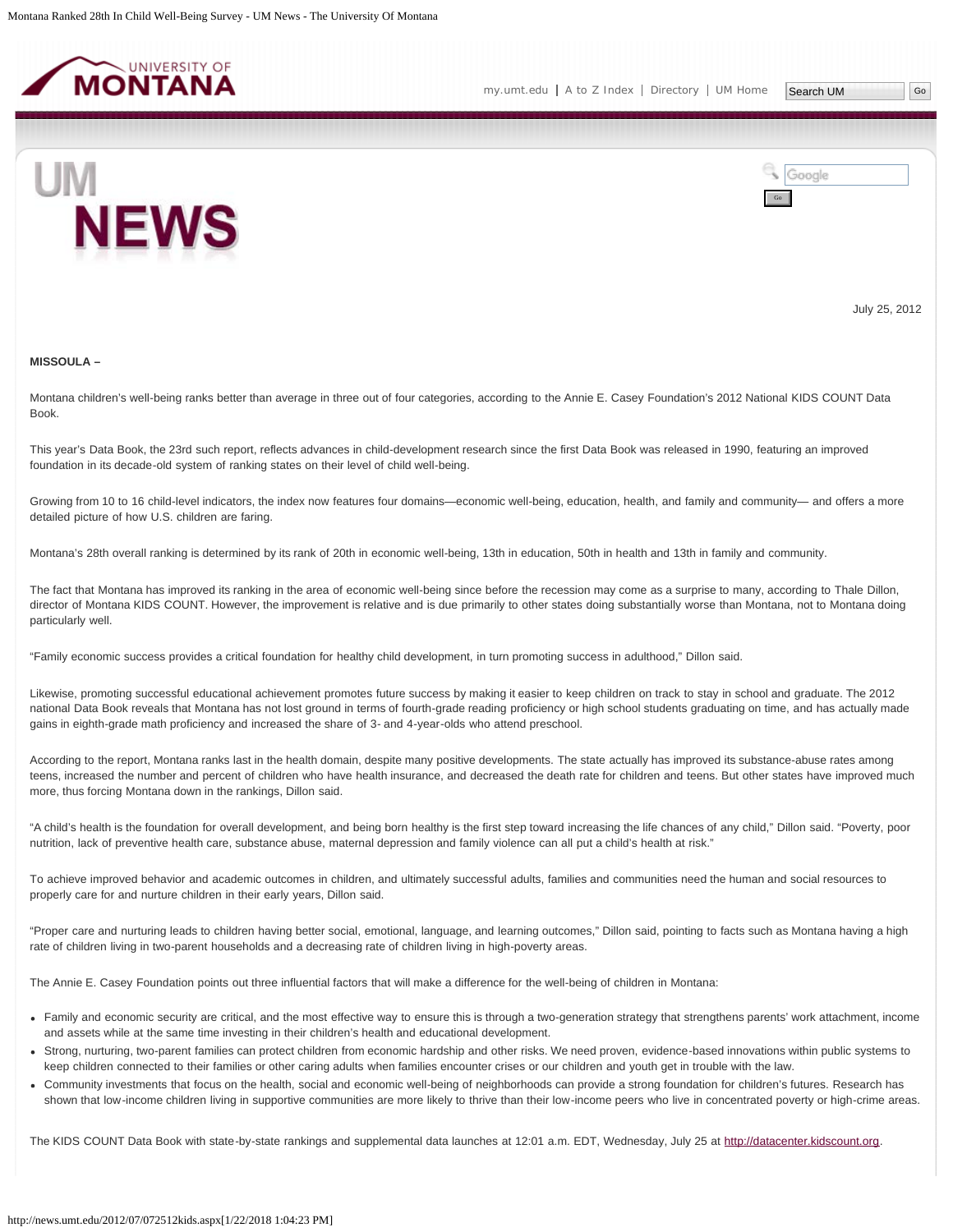Montana Ranked 28th In Child Well-Being Survey - UM News - The University Of Montana

[The University of Montana](http://www.umt.edu/) | Missoula, MT | [Contact UM](http://www.umt.edu/comments) | [Accessibility](http://www.umt.edu/home/accessibility) Follow the Annie E. Casey Foundation on this issue on Twitter @aecfkidscount and on Facebook at [http://www.facebook.com/KIDSCOUNT.](http://www.facebook.com/KIDSCOUNT) ### TD/all State 072512kids **Contact:** Thane Dillon, director, Montana KIDS COUNT, UM Bureau of Business and Economic Research, 406-243-2780, [thale.dillon@umontana.edu.](mailto:thale.dillon@umontana.edu)

http://news.umt.edu/2012/07/072512kids.aspx[1/22/2018 1:04:23 PM]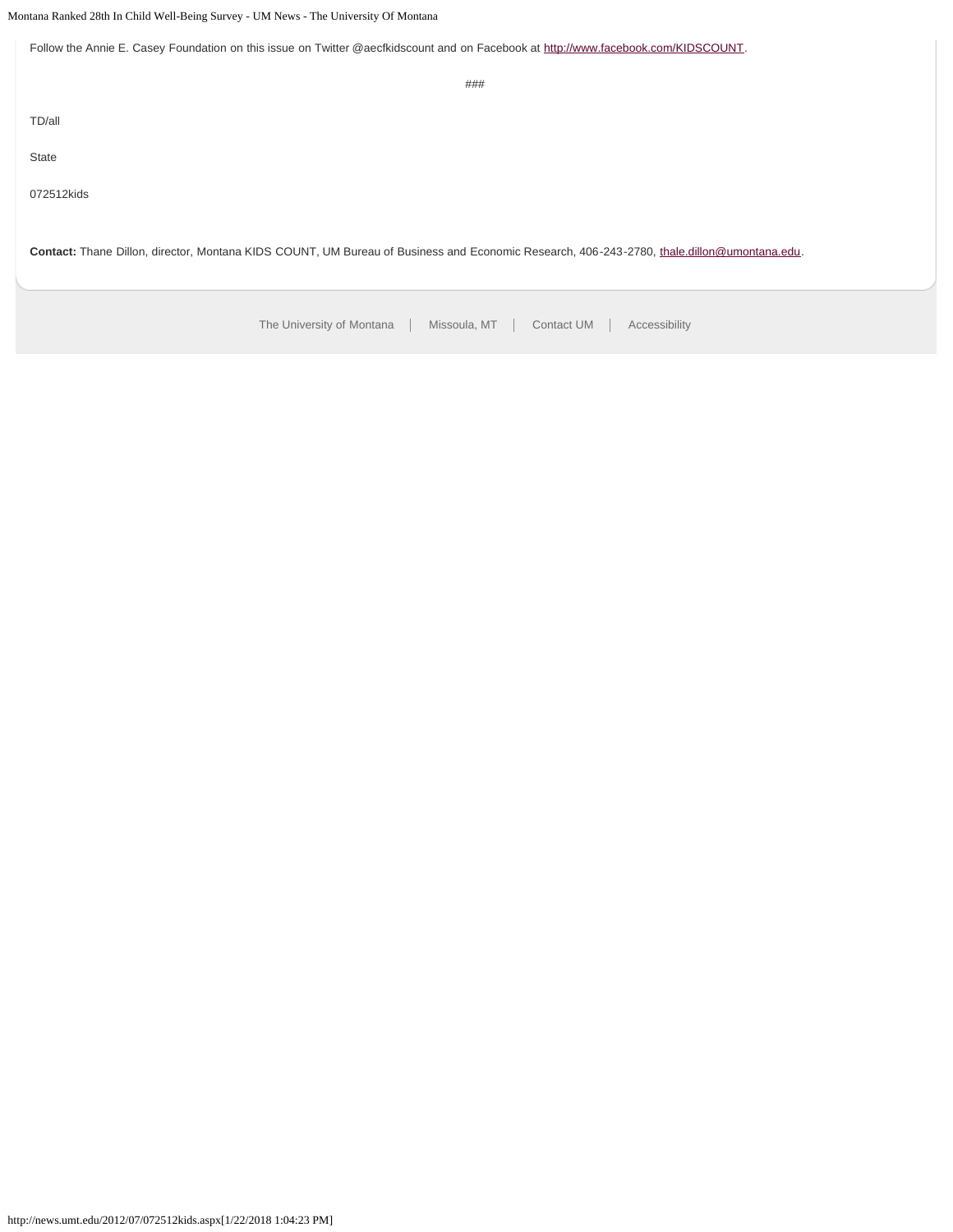<span id="page-14-0"></span>



July 24, 2012

#### **MISSOULA –**

Six Big Sky Country businesses will be featured in an upcoming episode of the award-winning, student-produced MontanaPBS television program "Business: Made in Montana." The program, produced by students of The University of Montana School of Journalism's radio/TV department, will premiere at 7 p.m. Thursday, Aug. 16.

The episode will feature segments on the following Montana businesses:

- NOMAD Global Communication Solutions of Columbia Falls, which integrates voice, video and data communication technologies into customized mobile command vehicles.
- Béquet Confections of Bozeman, which designs and creates high-end gourmet caramels made with all-natural ingredients.
- American Eagle Instruments of Missoula, where pride, precision, and a friendly atmosphere make it one of the top-selling dental instrument businesses in the world.
- **Bozeman Reel Company, which puts people on the river with Montana-made fly-fishing reels.**
- Seneca Boards of Bozeman, which manufactures and distributes custom high-performance skis and snowboards.
- Café Cebada of Manhattan, which markets a caffeine-free substitute for coffee.

"The students show a variety of Montana businesses – some established and some just getting started," said Ray Ekness, faculty adviser and UM professor. "We're glad we can show the wide range of companies who are making products in Montana."

The program will be hosted by Brin Merkley, a senior journalism student from Anaconda, and will air again at 5 p.m. Saturday, Aug. 18, and at 10:30 a.m. Sunday, Aug. 19.

"Business: Made in Montana" has featured more than 170 businesses during the 19 years the program has been produced. In 2004 and 2007, "Business: Made in Montana" received the Student Emmy Award from the National Association of Television Arts and Sciences-Northwest Chapter.

###

For more information call Ray Ekness at 406-243-4088 or e-mail [ray.ekness@umontana.edu.](mailto:ray.ekness@umontana.edu)

BP

**State** 

072312made

**Contact:** Ray Ekness, professor, UM School of Journalism, Department of Radio-TV , 406-243-4088, [ray.ekness@umontana.edu](mailto:ray.ekness@umontana.edu).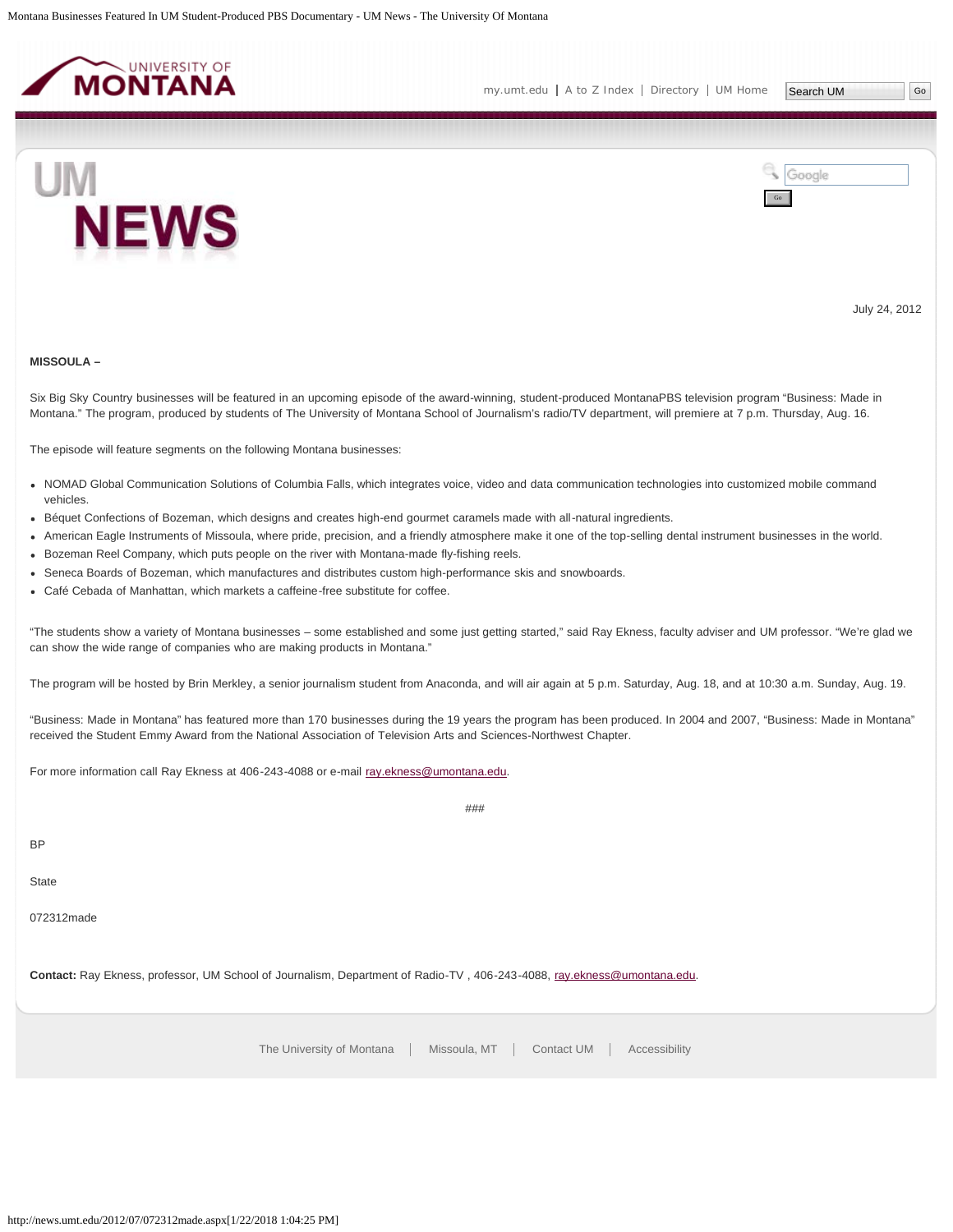<span id="page-15-0"></span>



July 24, 2012

#### **MISSOULA –**

University Dining Services at The University of Montana recently announced that their Farm to College program set annual records for purchases of locally raised or produced products.

"According to my purchasing analysis we passed the \$1 million mark for local and sustainable purchases for the first time this fiscal year," said FTC Coordinator Ian Finch. "A combined grand total of \$1,103,606 was made for purchases from both FTC and University Dining Services Sustainable. That's money we've recirculated back into the Montana economy."

This past year's FTC purchases totaled \$764,944, an increase from the previous year's total of \$604,606. University Dining Services Sustainable, which deals with local vendors and businesses that make the effort to create or produce products in an environmentally sustainable way, totaled \$338,662 in purchases. The combined total represents 27.9 percent of UDS' total food budget.

As one of the national pioneers in the field of advocating and implementing the concept of "buying local," FTC does business with an average of 75 local farmers, ranchers and food producers annually. In May 2013 the program will celebrate its 10th anniversary as part of University Dining Services.

###

For information about UM's Farm to College program, call Finch at 406-243-4042 or email jan.finch@mso.umt.edu.

JO/js

Western Montana

072312farm

**Contact:** Jerry O'Malley, creative director, University Dining Services, 406-243-6433, [jerry.omalley@mso.umt.edu](mailto:jerry.omalley@mso.umt.edu).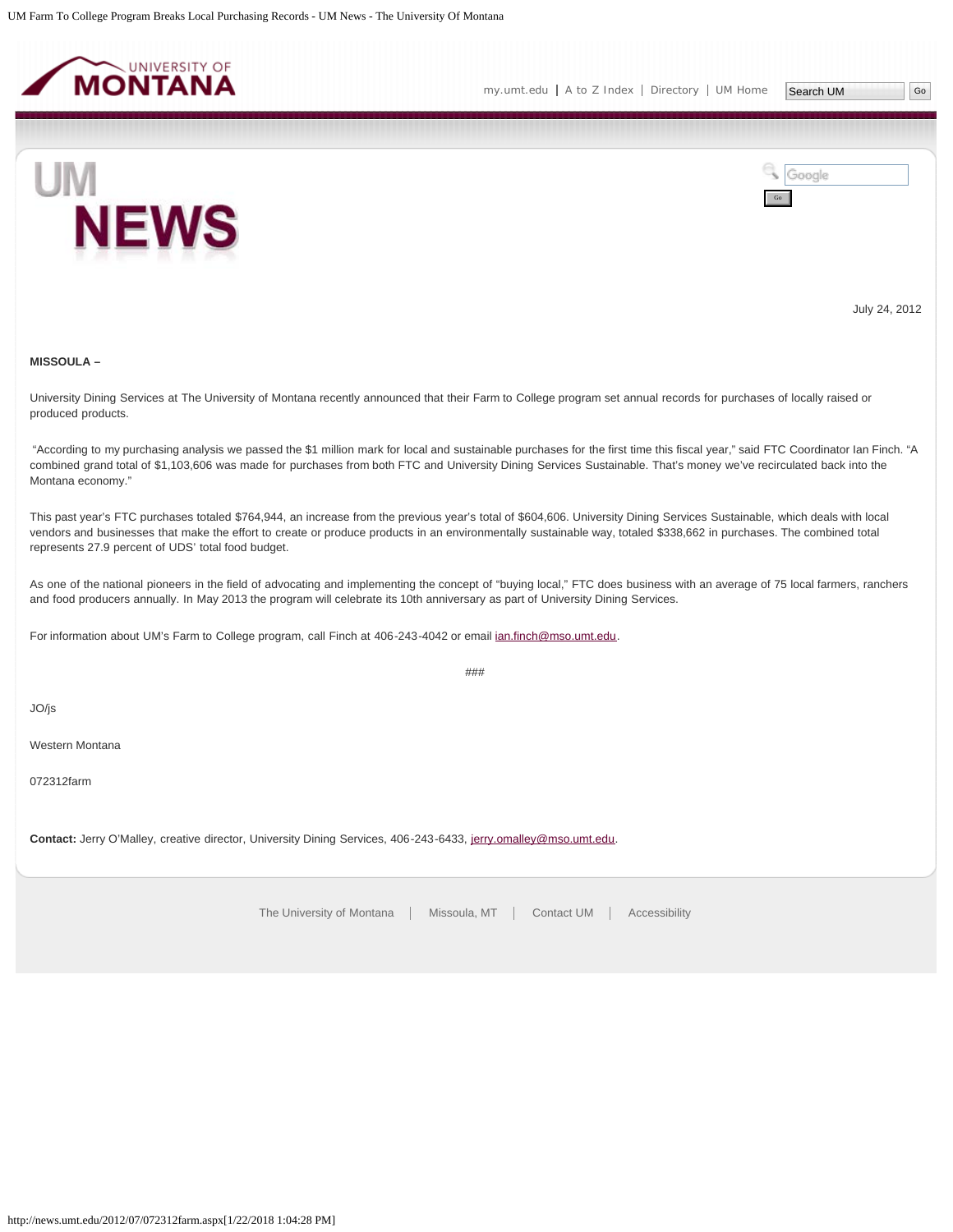<span id="page-16-0"></span>



July 24, 2012

#### **MISSOULA –**

Two exhibitions devoted to the development of Impressionism and Realism by some of history's most notable artists will open Thursday, Sept. 6, at the Montana Museum of Art & Culture at The University of Montana. The exhibitions, "Labor & Leisure: Impressionist and Realist Masterpieces from a Private Collection" and "Impressionism: Masterpieces on Paper" will be on view through Jan. 5, 2013.

An opening reception for both exhibitions will take place from 5-7 p.m. in UM's Performing Arts and Radio/Television Center lobby. Food, beverages and music will be provided. The event is free and open to the public, with a suggested donation of \$5.

"Labor & Leisure: Impressionist and Realist Masterpieces from a Private Collection" brings together select Impressionist and Realist masterpieces that document radical changes to 19th century society and culture. Included are important 19th- and early 20th-century artists Claude Monet, Pierre-Auguste Renoir, William Adolphe Bouguereau, John William Waterhouse, Jules Breton, Pierre Eugene Montezin, Léon August Lhermitte, Stanhope Alexander Forbes, Eugène Boudin, Edouard Bisson, John William Godward and Sir Alfred James Munnings. Some of these works have not been seen publicly for decades.

"The Impressionists are among the most widely known and loved artworks ever," said Barbara Koostra, director of MMAC. "This is an incredible opportunity for the people of Montana to experience world-class art."

During the Industrial Revolution, technology and transportation advanced, rural populations declined, urban centers flourished, occupational opportunities expanded, wages increased and labor laws were established. Using masterpieces from a private collection, this exhibition explores themes of industry and agriculture, city and country, and labor and leisure.

"Impressionism: Masterpieces on Paper" combines selections from the MMAC Permanent Collection with select loans to highlight rare etchings and lithographs that illustrate the development of Impressionism. Barbizon masterpieces by Félix Henri Bracquemond, Jean-François Millet and Charles-François Daubigny are combined with the satirical lithographs of Honoré Daumier and rare Impressionist prints from Pierre-Auguste Renoir, Berthe Morisot, Edgar Degas, Jean Louis Forain, Gustave Leheutre and Jean-Baptiste Armand Guillaumin.

Several lectures are scheduled throughout the exhibitions, including:

- UM professor of art history and criticism H. Rafael Chacón will present a lecture titled "Tensions Between City and Country in Art of the Belle Époque" at 7 p.m. on Wednesday, Sept. 26, in the PAR/TV Center Montana Theatre.
- MMAC Curator of Art Brandon Reintjes will present a lecture titled "The 19th Century French Realism of Jean-François Millet" at 7 p.m. on Wednesday, Nov. 14, in the PAR/TV Center Masquer Theatre.
- Gloria Groom, the David and Mary Winton Green curator of 19th century European painting and sculpture at The Art Institute of Chicago and author of "The Age of French Impressionism," will present a lecture titled "The School of Nature in French Art: Realism to Impressionism" as part of the President's Lecture Series at 8 p.m. Monday, Dec. 3, in the George and Jane Dennison Theatre.
- In addition to lectures, guided tours will be available throughout the exhibitions.

MMAC's hours are noon to 3 p.m. Tuesday, Wednesday and Saturday and noon to 6 p.m. Thursday and Friday. For more information or to see a schedule of guided tours, call 406-243-2019 or visit [http://www.umt.edu/montanamuseum.](http://www.umt.edu/montanamuseum)

###

**NOTE TO MEDIA:** Digital images of select items included in the exhibitions are available upon request by calling 406-243-2019.

BP

Western Montana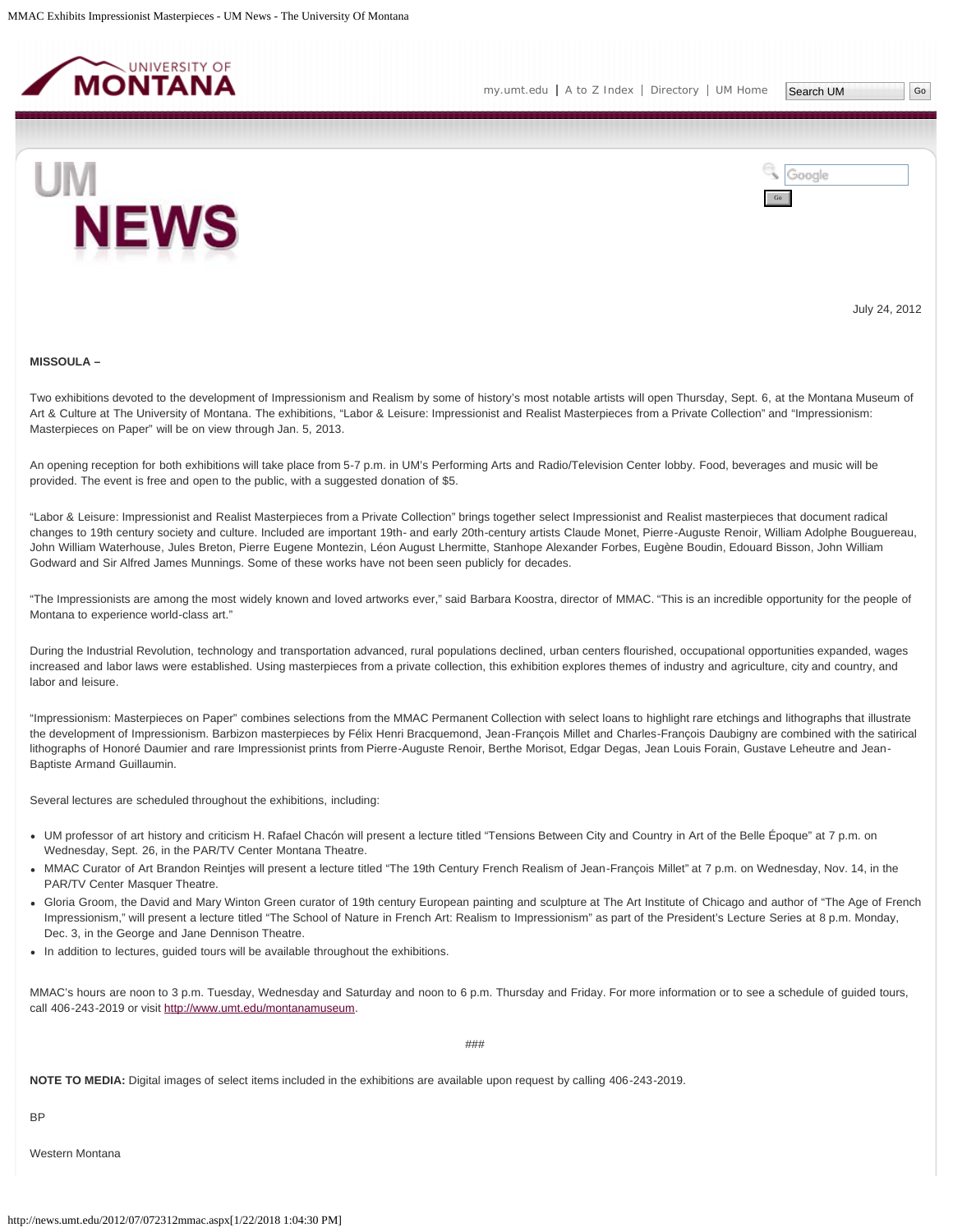072312mmac

Contact: Brandon Reintjes, curator of art, Montana Museum of Art and Culture, 406-243-2019, [brandon.reintjes@mso.umt.edu.](mailto:brandon.reintjes@mso.umt.edu)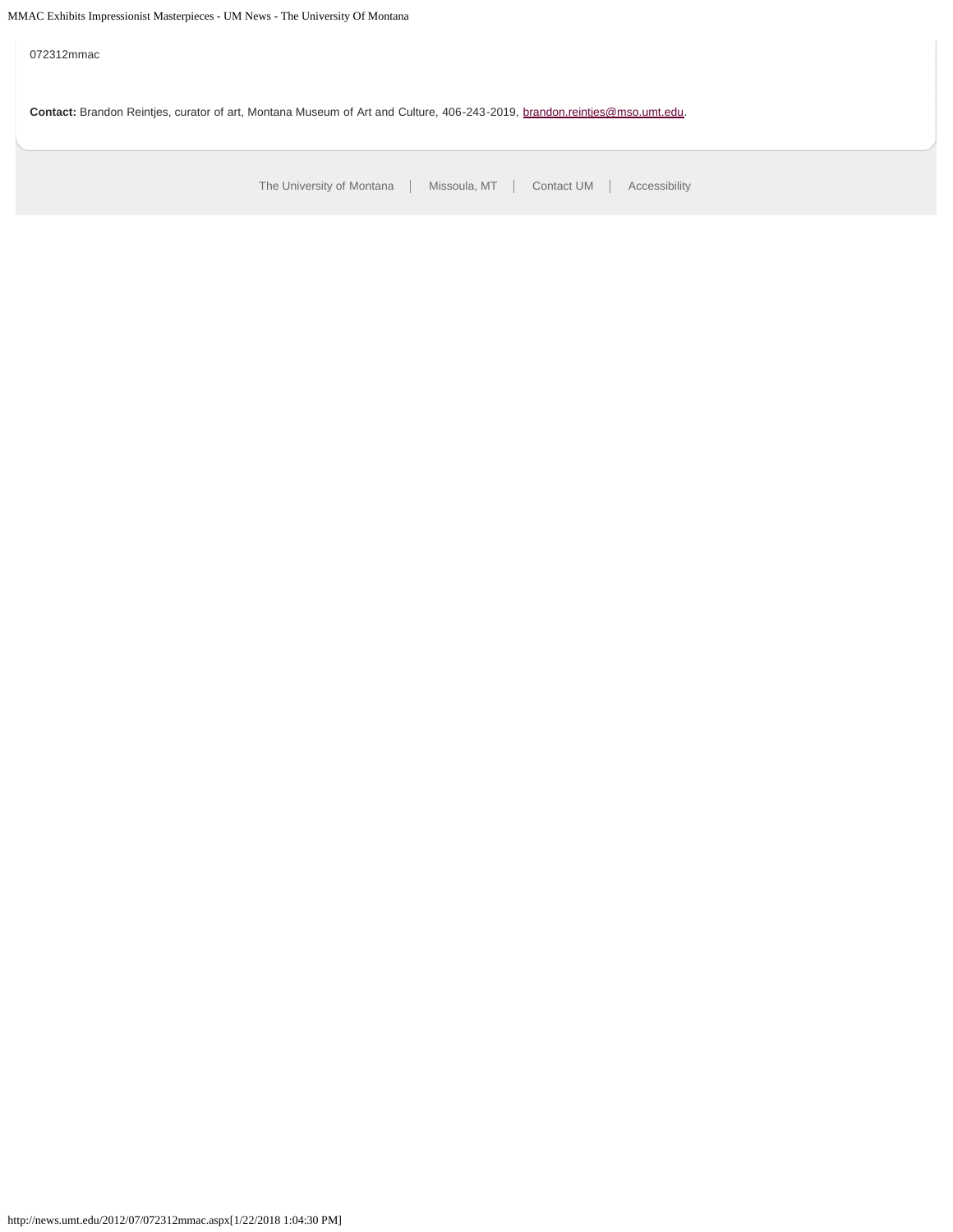<span id="page-18-0"></span>

Search UM



Google Go

July 23, 2012

#### **MISSOULA –**

In Montana 34 percent of working families are low-income or have household incomes below the federal poverty threshold of \$18,530 for a three-person household, according to the latest issue of the Montana Business Quarterly.

Jobs such as security guards, nurses' aides, home health care aides, child care workers, educational assistants, ambulance drivers, bank tellers and pharmacy assistants are considered low-wage, low-reward positions, according to the infographic titled "The Working Poor," which was compiled by Thale Dillon, director of Montana KIDS COUNT at The University of Montana Bureau of Business and Economic Research.

"The typical working poor person is a white female with a high school diploma and with family responsibilities," Dillon said.

The likelihood of being working poor is the highest in two decades, Dillon said. In 2010, there were 10.5 million individuals in the U.S. classified as working poor with incomes below the poverty level.

Other articles in the summer issue of the Montana Business Quarterly include:

"Entrepreneurship Meets Innovation: UM Partnership Helps Inventions Become Viable Business Enterprises;"

- "Transportation Systems Key to Montana's Future;" and
- "Manufacturing Outlook: Modest Improvement and Employment Growth in Some Sectors."

The Montana Business Quarterly is published by UM's Bureau of Business and Economic Research and is partially supported by the Missoula Federal Credit Union. Annual subscriptions are available for \$35. For more information or to subscribe, go to<http://www.bber.umt.edu/>or call 406-243-5113.

###

SF/all State 072312poor

**Contact:** Shannon Furniss, editor, Montana Business Quarterly, UM Bureau of Business and Economic Research, 406-243-5113, [shannon.furniss@business.umt.edu.](mailto:shannon.furniss@business.umt.edu)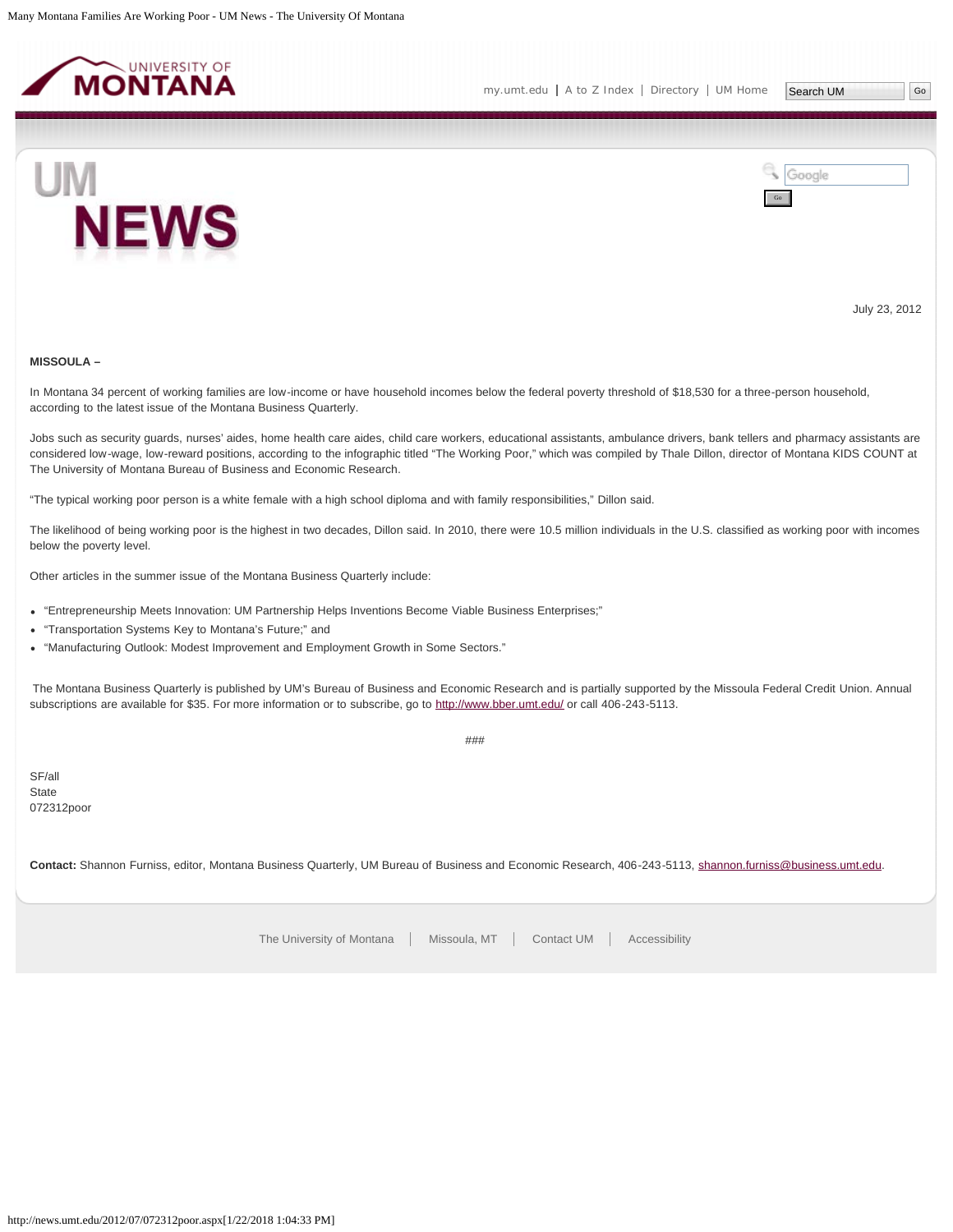<span id="page-19-0"></span>



July 23, 2012

#### **MISSOULA –**

Montana's new energy boom has breathed life and vitality into the eastern half of the state, drawing workers and investors from around the country and the world. But those who remember the energy bust of the 1980s may be inclined toward caution, and even skepticism, in the face of recent developments.

University of Montana economists Patrick Barkey and Paul Polzin will address what is different and the same about the energy boom unfolding today compared to those of Montana's past during the Seventh Annual Midyear Economic Update seminar series.

This year's series, "Five Questions Montanans Should Ask About the Energy Boom," will be held in seven cities around the state. The first seminar kicks off in **Kalispell** on Thursday, Aug. 2. The session will be held from 12 to 1:30 p.m. at the Hilton Garden Inn and includes lunch. Each seminar costs \$25 and is scheduled as follows:

- **Billings –** 7-8:30 a.m., Tuesday, Aug. 7, Crowne Plaza. Includes breakfast.
- **Bozeman –** 12-1:30 p.m., Tuesday, Aug. 7, Best Western Plus GranTree. Includes lunch.
- **Great Falls –** 7-8:30 a.m., Wednesday, Aug. 8, Hilton Garden Inn. Includes breakfast.
- **Helena –** 12-1:30 p.m., Wednesday, Aug. 8, Red Lion Colonial Inn. Includes lunch.
- **Butte –** 7-8:30 a.m., Thursday, Aug. 9, War Bonnet Inn. Includes breakfast.
- **Missoula –** 12-1:30 p.m., Thursday, Aug. 9, Hilton Garden Inn. Includes lunch.

The event is co-sponsored by the Montana Chamber of Commerce and UM's Bureau of Business and Economic Research. For more information, visit [http://www.bber.umt.edu](http://www.bber.umt.edu/) or call BBER at 406-243-5113.

###

CH/all Local, Dailies 072312myeu

**Contact:** Patrick Barkey, director, UM Bureau of Business and Economic Research, 406-243-5113, [patrick.barkey@umontana.edu](mailto:patrick.barkey@umontana.edu).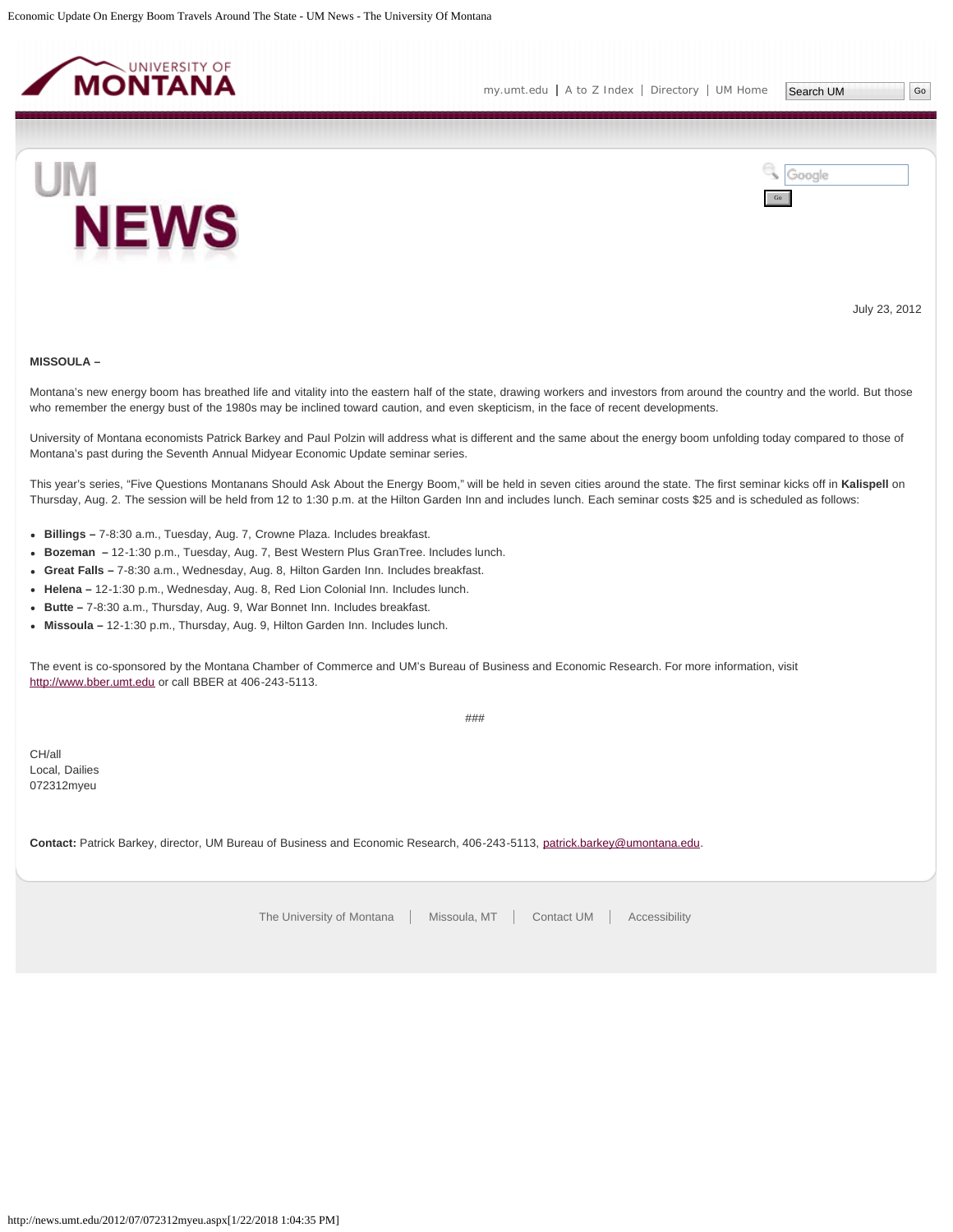<span id="page-20-0"></span>

Go

Google



July 20, 2012

#### **MISSOULA –**

Beginning autumn semester, graduates of the Montana Law Enforcement Academy may earn 18 credits toward a new associate of arts police science degree program at Missoula College of The University of Montana (formerly the College of Technology).

Missoula College UM, Montana University System and academy officials have worked on this effort for two years.

MC, the UM College of Arts and Sciences, and UM's Phyllis J. Washington College of Education and Human Sciences created a new degree path, Fundamentals of Police Science, in which academy credits represent the first semester of a new four-semester associate of arts degree.

The Montana Board of Regents gave the final approval to the degree path and the MLEA credit transfer piece in May.

"The collaboration between the academy and The University of Montana is exciting and has opened doors for students who might otherwise not seek higher education," said Lynn Stocking, MC associate dean.

The program is designed so MC graduates can enroll in a UM bachelor degree program and their credits will transfer seamlessly to the central campus.

Kevin Olson, administrator of MLEA, said the program may prove especially appealing to military veterans, who now make up about 50 percent of academy graduates and can use their G.I. Bill benefits to pay for their college education.

"Higher education is increasingly important for law enforcement," Olson said. "Not just for the individual officer, but for the profession as a whole. We encourage our graduates to continue with their learning."

The program would work this way: MLEA graduates wanting to participate in the program would have to co-enroll in the college or enroll after graduation from MLEA. After graduating from the academy, students would need an additional three semesters to earn the 60 credits necessary to complete their associate of arts degree. Those 60 credits would transfer to the central UM campus for students interested in earning a bachelor's degree.

The academy, part of the Montana Department of Justice, is Montana's premier educational and training institution for law enforcement officers in many areas, including city, county and tribal officers. Located just north of Helena, the academy is open only to employed law enforcement officers. Typically, Olson said, an agency hires someone as an officer under the condition that he or she graduate from the academy.

###

CBS

**State** 

072012dgre

**Contact:** Cathy Corr, Applied Arts and Sciences department chair, Missoula College UM, 406-243-7903, [cathy.corr@mso.umt.edu](mailto:cathy.corr@mso.umt.edu); Lynn Stocking, associate dean, Missoula College UM, 406-243-7801, [lynn.stocking@umontana.edu.](mailto:lynn.stocking@umontana.edu)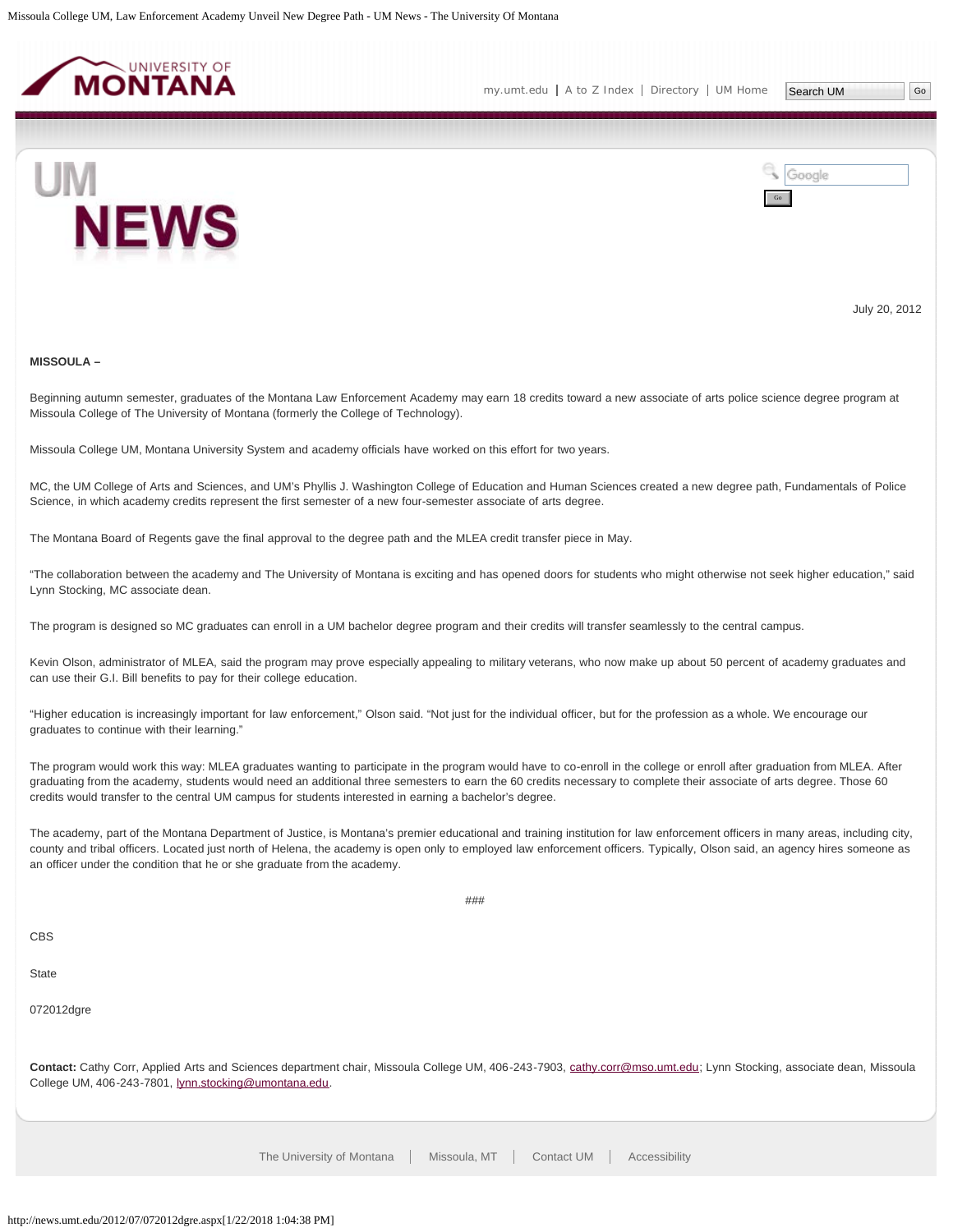Missoula College UM, Law Enforcement Academy Unveil New Degree Path - UM News - The University Of Montana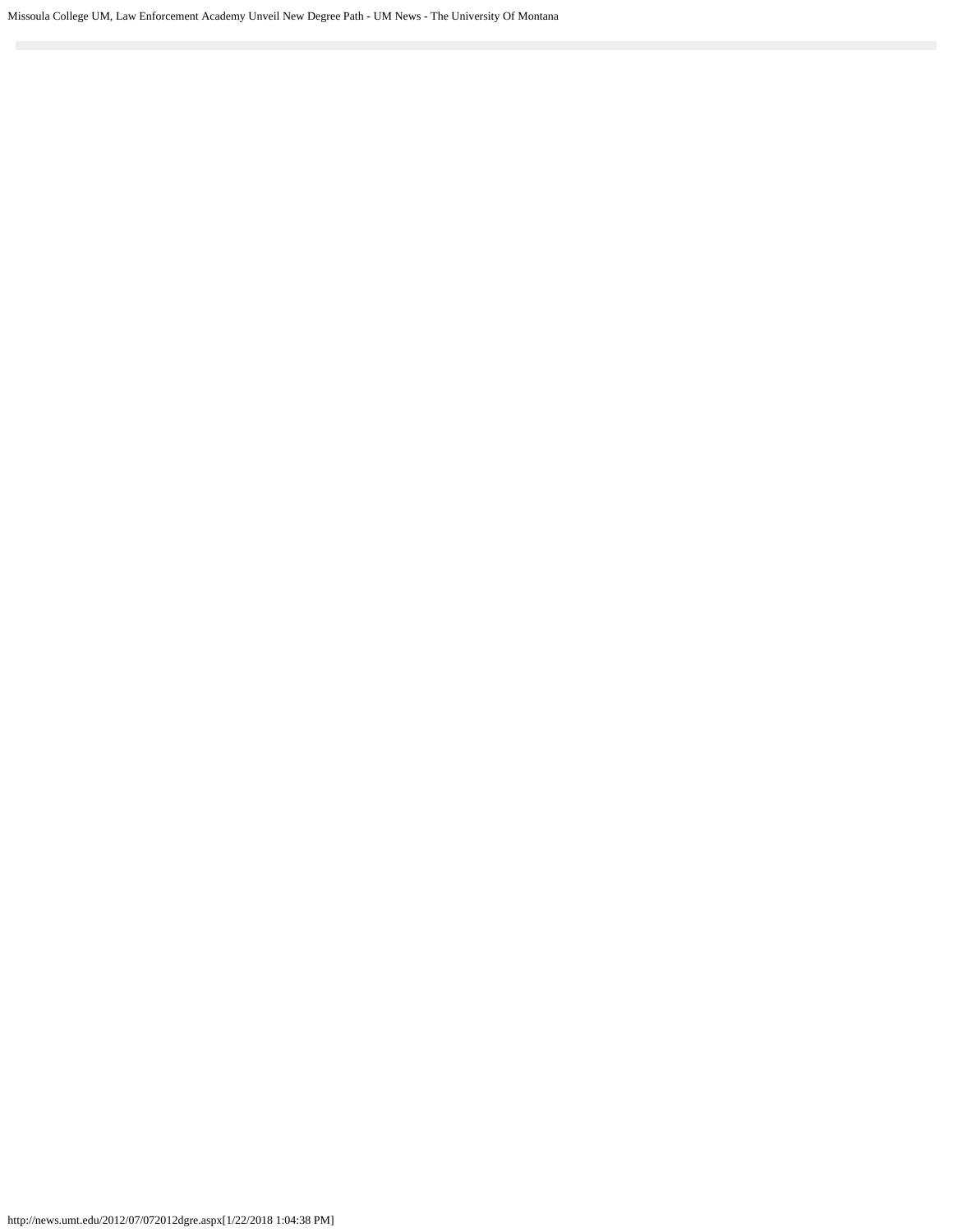<span id="page-22-0"></span>

**NEWS** 



July 18, 2012

#### **POLSON –**

UM

The University of Montana's Flathead Lake Biological Station invites the public to a free open house from 1 to 5 p.m. Wednesday, Aug. 1.

The station is located 17.5 miles north of Polson and 14 miles south of Bigfork along Highway 35 on the east shore of Flathead Lake.

This year's open house will include demonstration boat trips, activities for children and science kiosks presented by FLBS researchers. Students, faculty and staff will be on hand to talk about FLBS research and education on Flathead Lake.

The popular boat tours and research demos take place at 1:05, 2:05, 3:05, 3:15 and 4:05 p.m. Upon arrival at the station, visitors can check scheduled times for geocaching adventures.

Jack Stanford, director and Bierman Professor of Ecology, will present "What We Do at the Biological Station."

For more information about the Flathead Lake Biological Station, visit <http://www.umt.edu/flbs>or call 406-982-3301.

###

AB

Western Montana

071812lake

**Contact:** UM Flathead Lake Biological Station, 406-982-3301, [flbs@flbs.umt.edu.](mailto:flbs@flbs.umt.edu)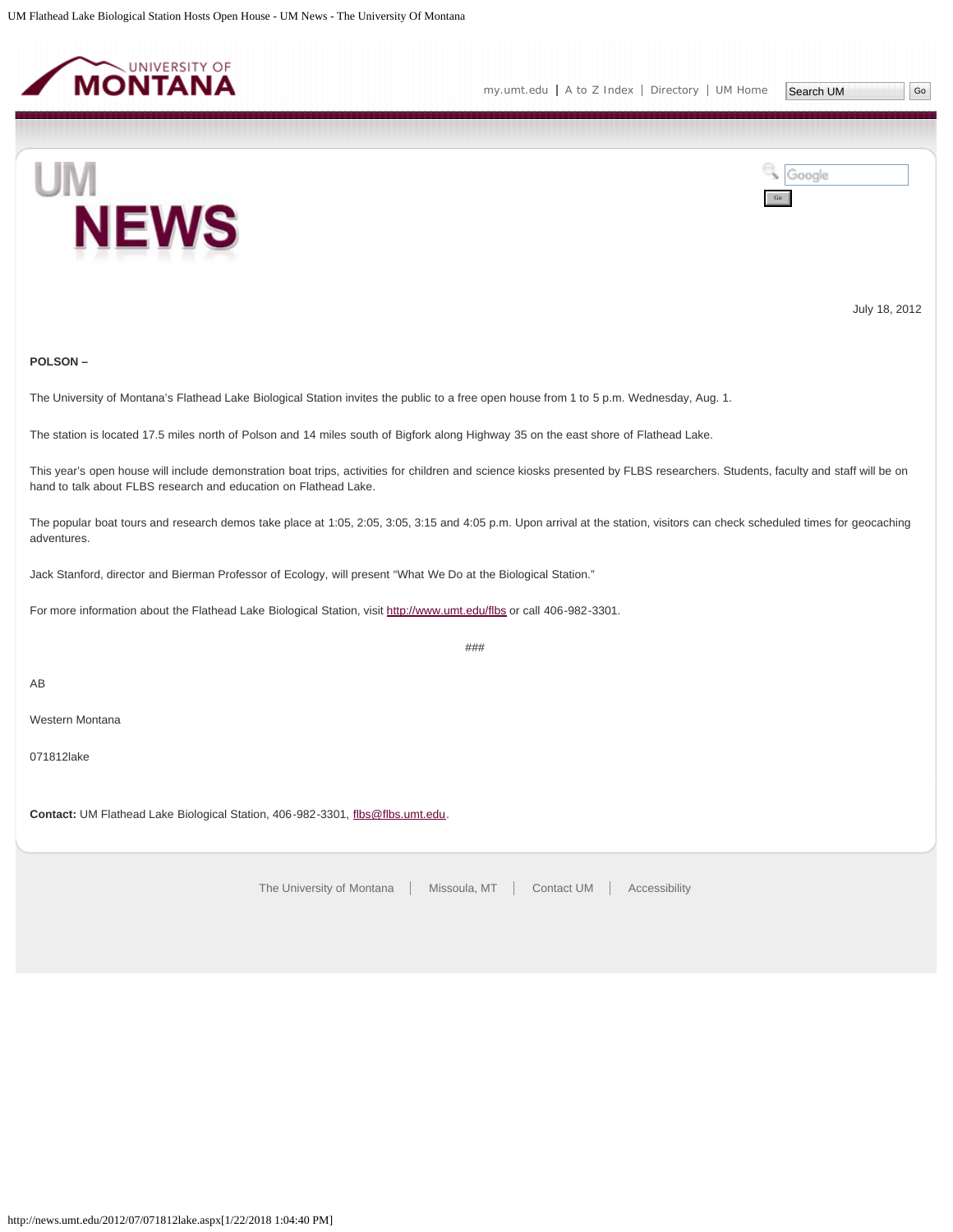<span id="page-23-0"></span>

Search UM



Google Go

July 18, 2012

#### **MISSOULA –**

A University of Montana scientific evaluation of a forest restoration project on the Flathead National Forest in western Montana has found promising early results.

"Our monitoring results from the Meadow Smith old-growth restoration project show that the treatments successfully restored spatial elements of old-growth forests," said Andrew Larson, a UM assistant professor of forest ecology. Larson is lead author of the most detailed analysis yet of restoration treatment effects on forest spatial patterns. The work was published online July 18 in the Canadian Journal of Forest Research [\(http://www.nrcresearchpress.com/journal/cjfr](http://www.nrcresearchpress.com/journal/cjfr)).

Larson and his co-authors, former UM graduate student Kyle Stover and UM associate research professor Chris Keyes, created maps of tree locations and then used spatial statistics to show how thinning treatments changed tree patterns. In a second analysis, they compared tree maps from restored forests to tree maps from historical old-growth forests to evaluate how effective the treatments were at restoring old-growth conditions.

The new study looks at forest restoration treatments in the Southwestern Crown Collaborative (SWCC) project area, a 1.5 million acre area spanning the Blackfoot, Clearwater and Swan river valleys that encompasses portions of the Flathead, Helena and Lolo national forests. Restoration work developed through the SWCC is funded by the U.S. Forest Service Collaborative Forest Landscape Restoration Program (CFLRP).

Forest restoration has been a top priority for the Forest Service since 2009, when U.S. Secretary of Agriculture Tom Vilsack announced his national vision for America's forests and Congress created the CFLRP. Vilsack's national vision identifies restoration as a driving principle of forest management, and the CFLRP provides additional funding for the Forest Service to implement large restoration projects.

One of the big challenges foresters face is incorporating spatial heterogeneity into forest restoration treatments. Spatial heterogeneity refers to variation in how trees are spaced with respect to each other. Variable tree spacing causes different levels of canopy closure within forests, which regulates important ecological functions.

"You can get an idea of why spatial heterogeneity matters by thinking about the arrangement of furniture in your living room," Larson said. "Push all of your couches, tables and chairs into the corner, and you won't be happy with the result. The altered arrangement limits their functionality."

In forests, dense tree clumps provide hiding cover for wildlife, while openings and areas with widely spaced trees let plenty of sunlight reach the forest floor, helping understory plants flourish and tree seedlings get established. Variable tree spacing also affects wildfire behavior and the spread of insects and diseases from tree to tree.

"While this project successfully restored spatial aspects of old-growth forests, it was largely due to the presence of many live, old ponderosa pine and western larch trees in the project area and their designation for retention in the thinning treatments," Larson said.

At many sites where restoration is planned, the largest pine and larch trees have been harvested or the pines were killed by beetles. He said restoring spatial heterogeneity at such sites will be much more challenging.

"The clear implication is that foresters will need to directly address spatial patterns in the design and implementation of restoration treatments," Larson said.

The Meadow Smith project was designed before the Forest Service received funding for SWCC, but it was one of the first forest restoration projects to be implemented in the SWCC project landscape. The monitoring results provide new information for the collaborative and the Forest Service that will help fine-tune future jointly designed restoration projects.

Monitoring of understory plants, surface fuels and large down wood is also under way but was not part of the results published July 18.

AL/cbs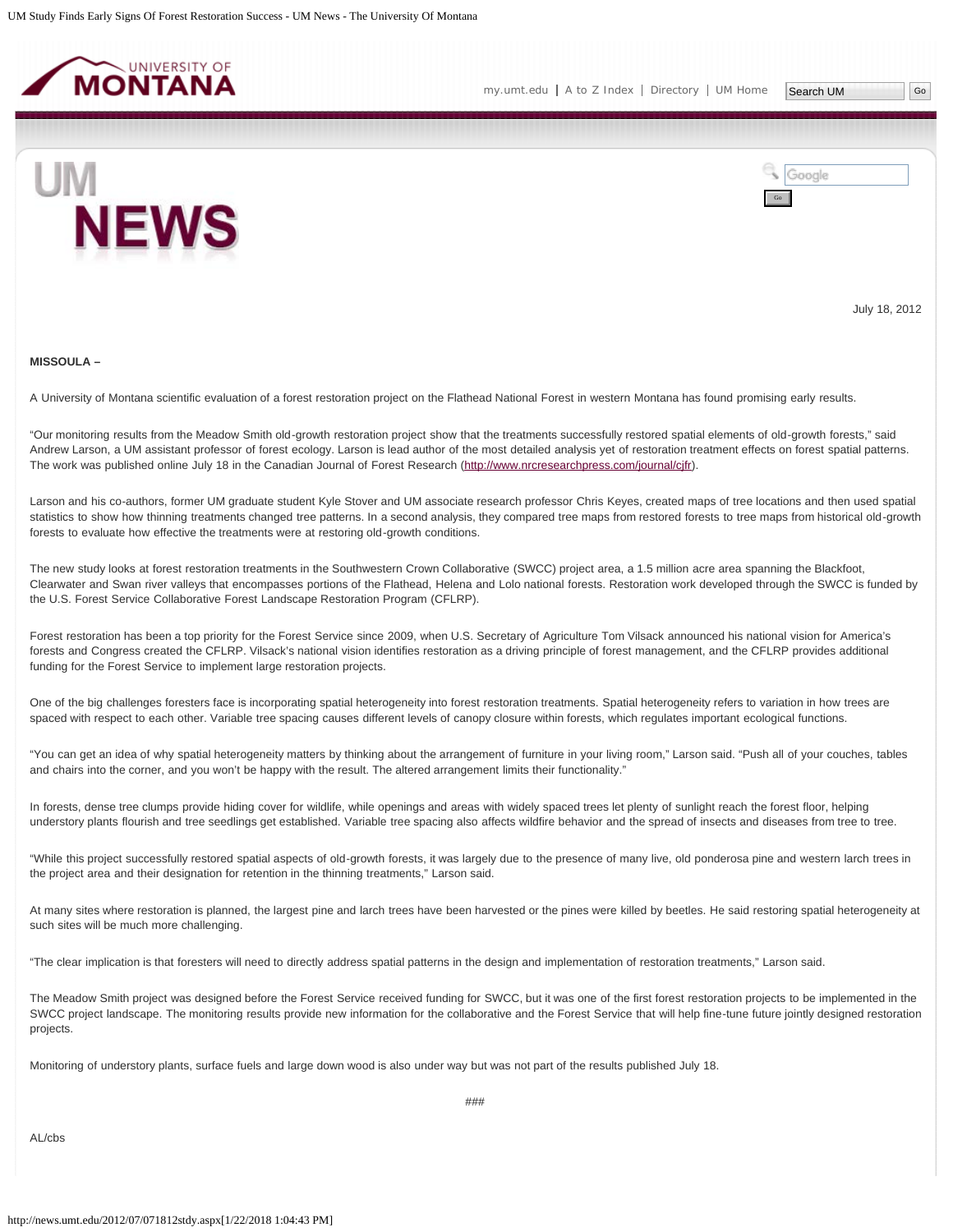UM Study Finds Early Signs Of Forest Restoration Success - UM News - The University Of Montana

State

071812stdy

**Contact:** Andrew Larson, assistant professor of forest ecology, UM College of Forestry and Conservation, 406-243-5532, [andrew.larson@cfc.umt.edu](mailto:andrew.larson@cfc.umt.edu).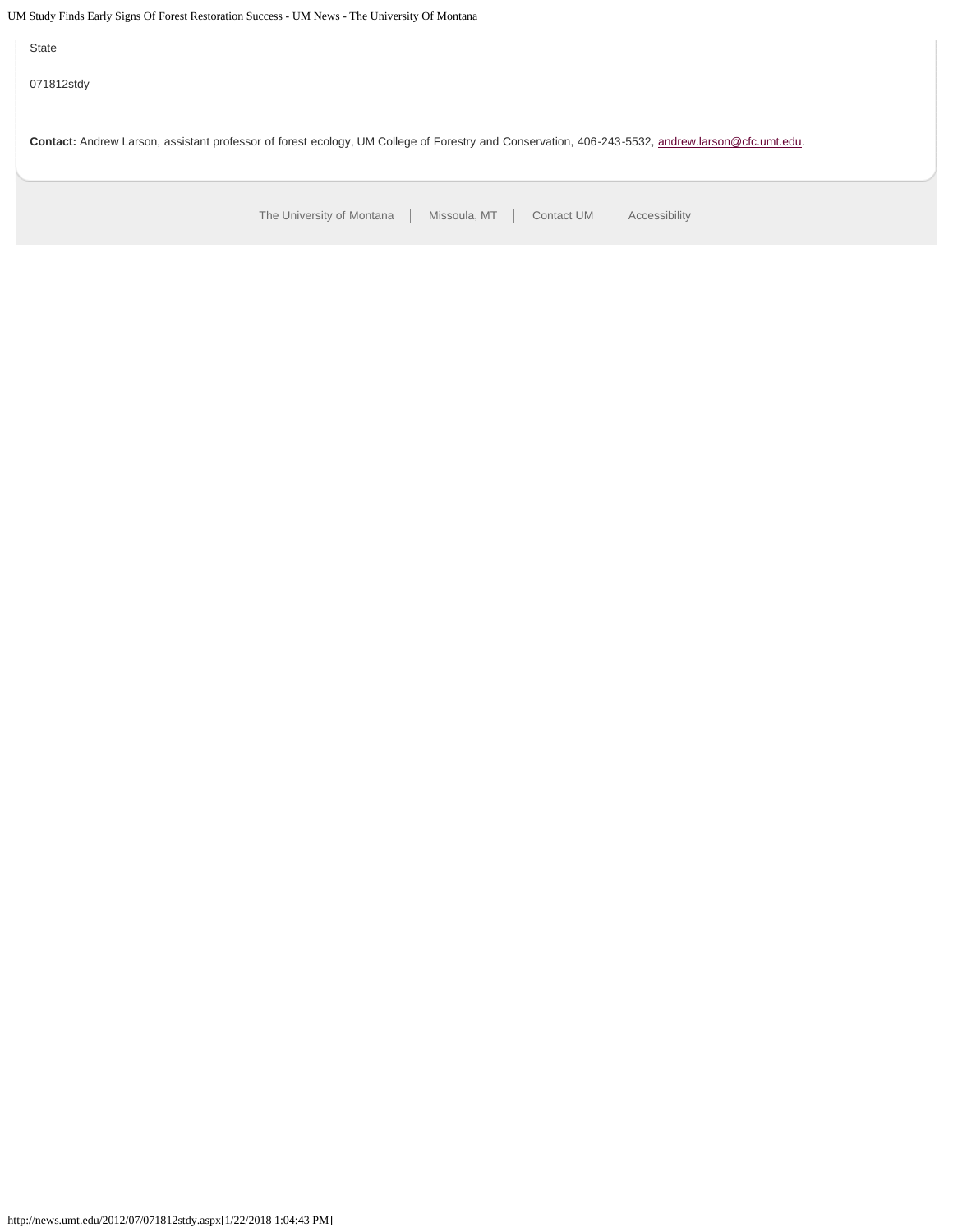<span id="page-25-0"></span>



July 17, 2012

#### **MISSOULA –**

The National Association of College and University Food Services recently chose University of Montana Dining Services Director Mark LoParco as its president-elect.

The election was held in Boston on July 13 at the NACUFS National Conference. LaParco accepted the three-year commitment to hold the prestigious volunteer position. He immediately assumed the president-elect title and will serve until next summer's national conference when he will begin his one-year term as president. In 2015 he will serve for one year as past president.

"I anxiously await the opportunity to bring my passion and deep commitment to sustainable business practices to the national stage," LoParco said.

From 2005 to 2006, LoParco served as president of the NACUFS Continental Region. His also has served as co-chair for the National Education Committee, during which time he facilitated various regional and national education programs.

A leader in the local foods movement, LoParco is a popular speaker and presenter at regional and national conferences where he delivers presentations focusing on sustainability and supporting local agriculture.

For the past 25 years, LoParco has focused his work within NACUFS on developing and delivering high-quality educational programs. His goal is to continue to champion education and to work closely with the NEC to explore and employ cutting-edge technology in the delivery of educational programming.

LoParco is an enthusiastic advocate of developing a NACUFS Sustainability Summit. He aims to serve as a catalyst for the NEC's educational series on sustainable business practices in college food service. LoParco also is a valuable resource for Montana state legislators and sustainability-advocate groups.

LoParco and students from the UM's Environmental Studies program established UM's Farm to College program in 2003. The program has been a recognized pioneer and leader in the promotion of buying locally grown and produced food products and other goods.

A past member of the UM Recycling Oversight Committee and UM Sustainable Campus Committee, LoParco is a two-time recipient of the Greening UM Award. He currently is serving as NACUFS' 2012 Sustainability Summit Project Team chair. He also has recently been a judge for the first NACUFS Sustainability Awards.

###

JO/all

state

071712food

**Contact:** Jerry O'Malley, creative director, University Dining Services, 406-243-6433, [jerry.omalley@mso.umt.edu](mailto:jerry.omalley@mso.umt.edu).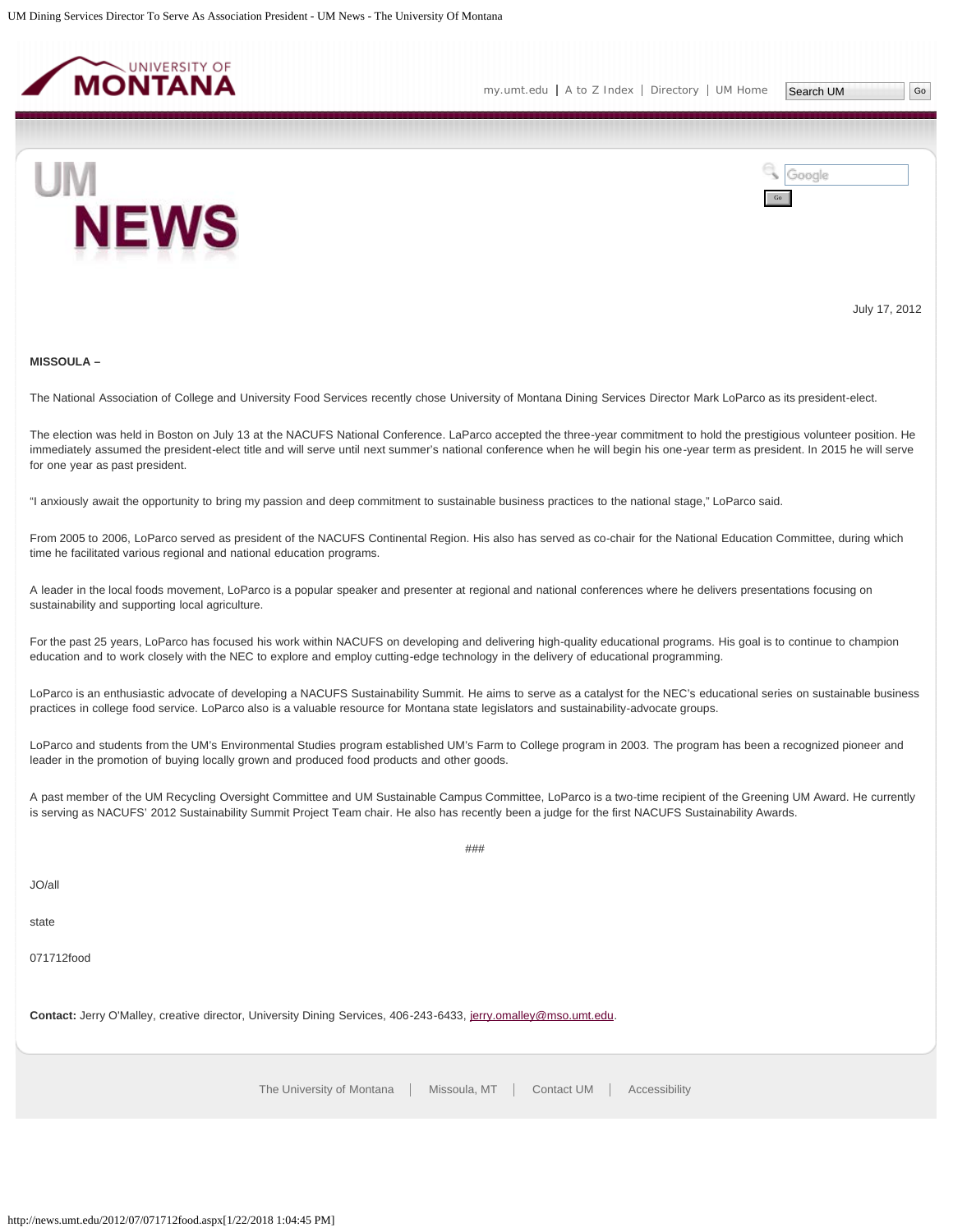<span id="page-26-0"></span>



July 16, 2012

#### **BRANTLEY GILBERT TO PERFORM AT UM**

#### **MISSOULA –**

Country music star Brantley Gilbert will perform Thursday, Oct. 4, at the Adams Center at The University of Montana. Special guests Uncle Kracker, Greg Bates and Brian Davis will kick off the show, which begins at 7:30 p.m.

Tickets are \$20 for balcony seats and \$35 for floor and pit seats. They can be purchased at the Adams Center Box Office, The Source in the University Center, MSO Hub, Worden's Market and Southgate Mall. Tickets also are available online at [http://www.griztix.com](http://www.griztix.com/) or by calling 406-243-4051 or 1-888-MONTANA.

Gilbert will visit Missoula as part of his "Hell on Wheels" tour, which is his first headlining tour after performing as an opener for Eric Church and Toby Keith.

As an accomplished songwriter, Gilbert penned several No. 1 hits including Jason Aldean's "My Kinda Party" and "Dirt Road Anthem." His own singles "Country Must Be Country Wide" and "You Don't Know Her Like I Do" both reached No. 1 on the charts.

For more information on the tour, visit<http://www.facebook.com/brantleygilbertmusic>.

###

AB

071612gilb

Western Montana

**Contact:** Zoe Donovan, marketing coordinator, UM Productions, 406-243-4719, [marketing@umproductions.org](mailto:marketing@umproductions.org); Mandi Zilner, Knitting Factory, 208-343-8883, [mandi@knittingfactory.com](mailto:mandi@knittingfactory.com).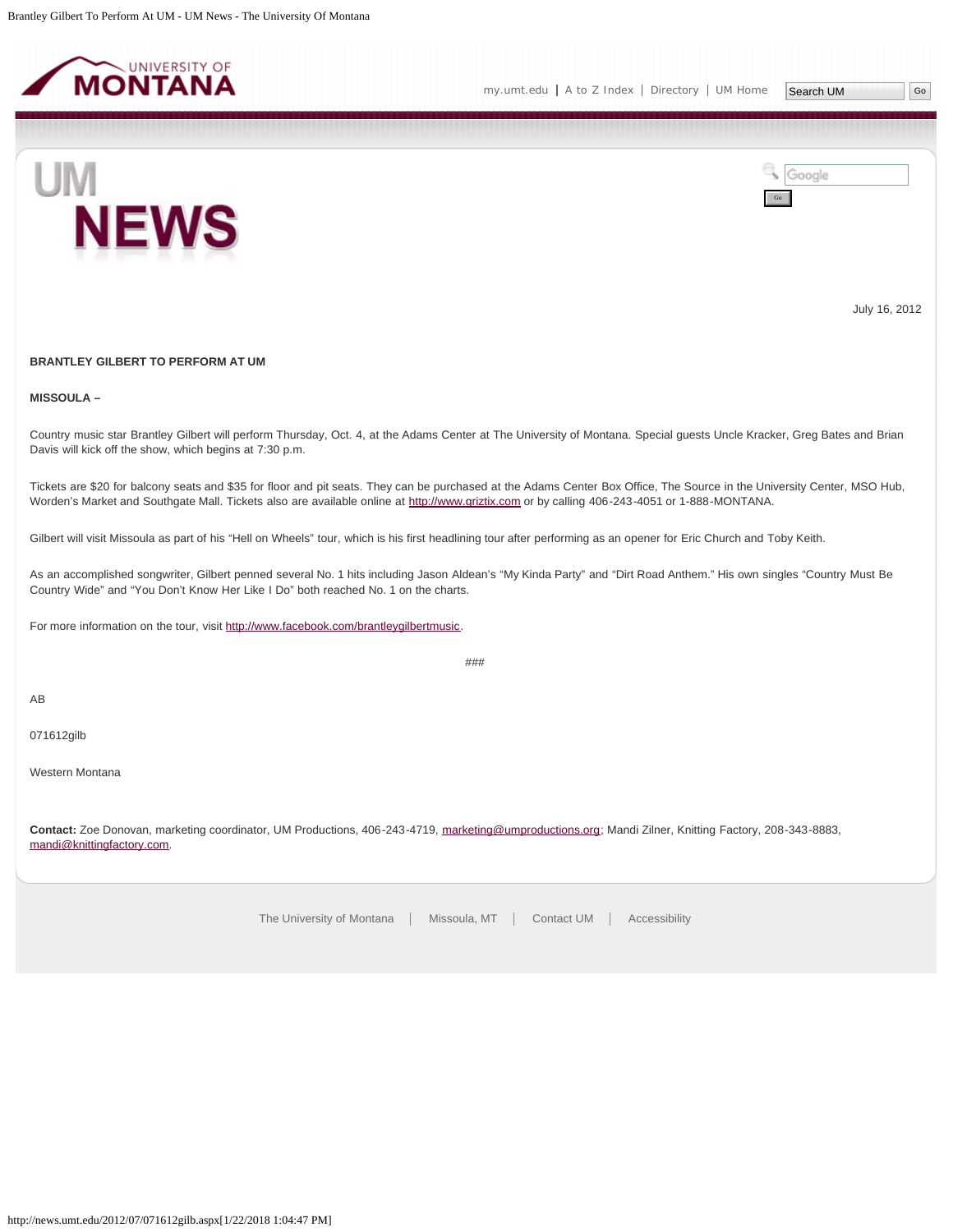<span id="page-27-0"></span>



July 11, 2012

#### **MISSOULA –**

The University of Montana now has the state's first nationally accredited master of public health program. The Council on Education for Public Health notified UM administrators of the accreditation approval on July 6.

An MPH degree prepares professionals to identify health problems and needs, consider mechanisms to meet those needs and assure the essential services to protect and promote patient health. Graduates serve as competent practitioners, researchers and teachers who carry out broad health functions in local, state, national and international settings.

"We are preparing public health practitioners who will use global insight to improve the health of the people of Montana and other rural areas," said Craig Molgaard, chairman of the School of Public and Community Health Sciences. "We expect the people of our state to benefit immensely from our accredited MPH program."

Molgaard said the MPH program, which is part of UM's College of Health Professions and Biomedical Sciences, earned five years of accreditation from the national Council on Education for Public Health following an intensive self-study process and site visit. The accreditation runs until 2017 and is the maximum period allowed for initial accreditation of a new MPH program. More than 50 graduate students now are enrolled in the web-based program.

"Faculty, staff, students, alumni and friends of the program from the public health community in Montana – both regionally and nationally – worked extremely hard to achieve this accreditation," he said. "The support of our 'village' was critical to achieving this success."

###

For more information visit [http://www.health.umt.edu/schools/pch/default.php.](http://www.health.umt.edu/schools/pch/default.php)

CBS

#### **State**

071112hlth

**Contact:** Craig Molgaard, professor and chair, UM School of Public and Community Health Sciences, 406-243-4445, [craig.molgaard@umontana.edu.](mailto:craig.molgaard@umontana.edu)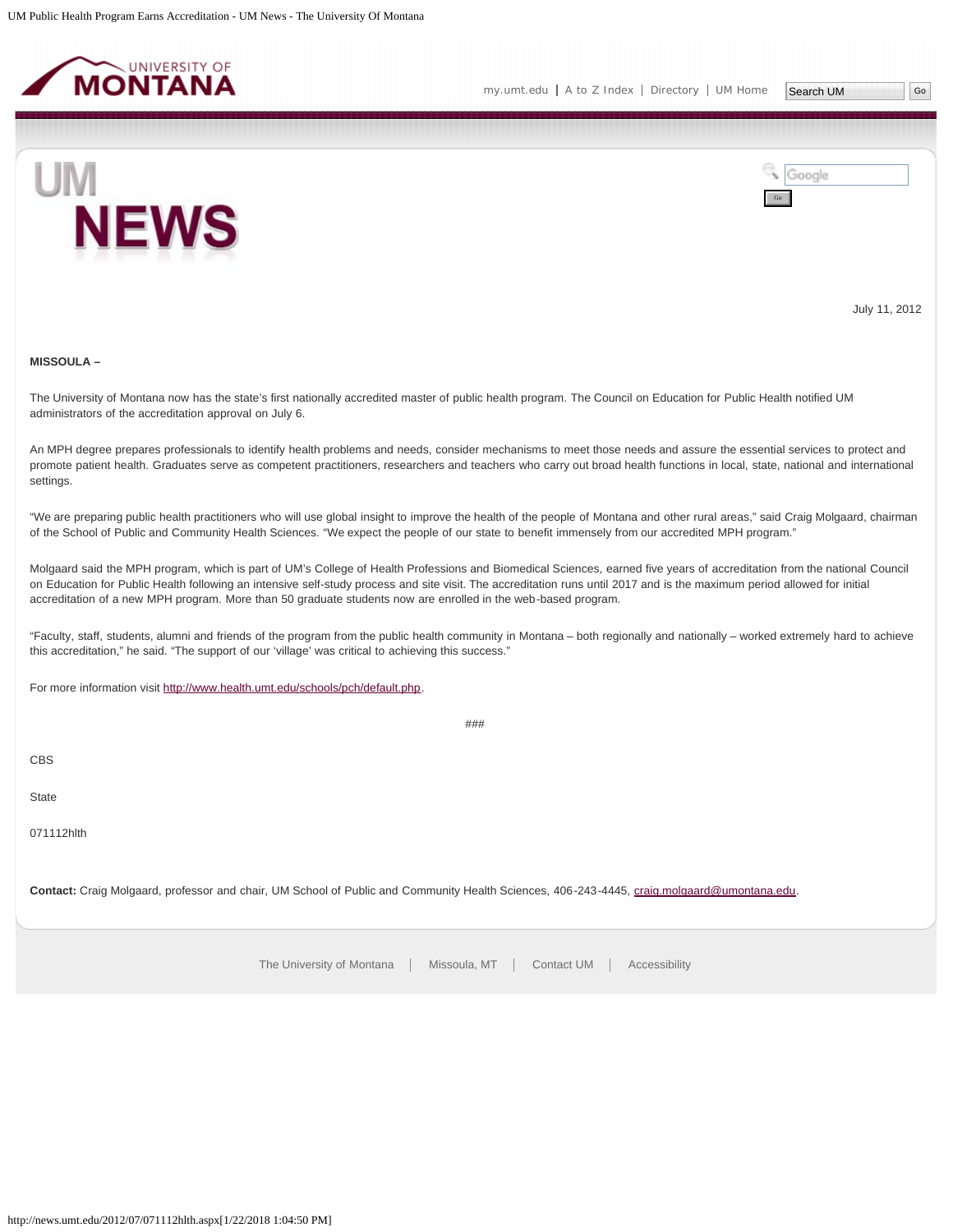<span id="page-28-0"></span>



July 10, 2012

#### **MISSOULA –**

When a 100th anniversary rolls around, someone needs to throw a party. That's exactly what MontanaPBS will do this summer and the guest of honor is Montana 4-H.

The anniversary gift is *"*4-H: Six Montana Stories," a 90-minute documentary that follows six Montana 4-H kids for a full year. As they work on their projects, the youngsters learn discipline and responsibility while facing and overcoming challenges. The program premieres on MontanaPBS at 8 p.m. Monday, July 23.

From its first club project in 1912 – a corn contest – Montana 4-H has kept its focus on cultivating boys and girls with character, self-confidence and physical and intellectual strength. Much about the organization has changed, much hasn't. Today Montana 4-H offers more than 200 different projects and approximately one out of six school-age youth in the state are 4-H members.

MontanaPBS producer Gus Chambers had his own ideas about what 4-H meant. He'd spent most of his television career making historical documentaries about warehouse explosions in Butte or bear attacks in Glacier Park and was looking for something new and outside his comfort zone.

"I thought 4-H was just sows, cows and plows," Chambers said, "a quaint slice of Americana that was rapidly disappearing from the cultural landscape. I was completely wrong."

Chambers, with help from the staff at the Montana 4-H Center for Youth Development at Montana State University, selected six young people to profile in the documentary.

"We weren't looking for over-achievers," Chambers said. "We wanted average kids who would grow and change over the course of their 4-H year."

The diverse group has different interests, projects, goals, backgrounds and geographies. Chambers set out with his camera, travelling more than 22,000 miles, to chronicle their changes and their challenges, and to learn what it means to get something "4-H done."

Garret Jolma from Winnett was just 13 years old when he was chosen. His projects include wind energy, gardening and entomology. He receives help with his bug collection from townspeople who spot an unfamiliar insect. The goal of his wind energy project is to find the best spot in town to erect a wind turbine.

In Denton viewers meet Mitch Ward, a fourth-generation 4-H'er. His great-grandfather started the first 4-H club in Teton County. In addition to his pig and lamb projects, Ward is involved in several other organizations, including Future Farmers of America and plays just about every sport in high school. He also mentors his younger sister, Morgan, on her first-year 4-H project.

At age 12, Jordan Stoltz from Valier had already applied for and received a loan to start her own hog breeding business. Unfortunately a long, harsh winter leaves Stoltz with a failing business and a loan payment that's due. For Jordan it's a valuable lesson in responsibility and community.

4-H is new to Wheatland County. The chapter was started by the first extension agent the area has had in 70 years. Riley Reed is the daughter of the new extension agent and Chambers follows her projects in horse, cooking, junior leadership and rabbit.

"You'd think having a mom as an extension agent would be full of perks," said Chambers. "Actually, it works against Riley. Neither one of them wants to give the slightest impression of favoritism."

Hardin freshman Katie McCleary moved from Pretty Eagle School, a Catholic academy for Crow and Northern Cheyenne kids, to Hardin High School. Katie's 4-H friends showed her around and smoothed the transition. Her project is teen leadership, and she's mentoring children in the pre-4-H program called Cloverbuds and giving younger 4- H'ers a hands-up.

Finally, there's Beker Cuelho from Manhattan. He's the oldest in a large family that has eight other 4-H members. Cuelho mentors his younger siblings in their projects while pursuing his own in photography, film making and robotics.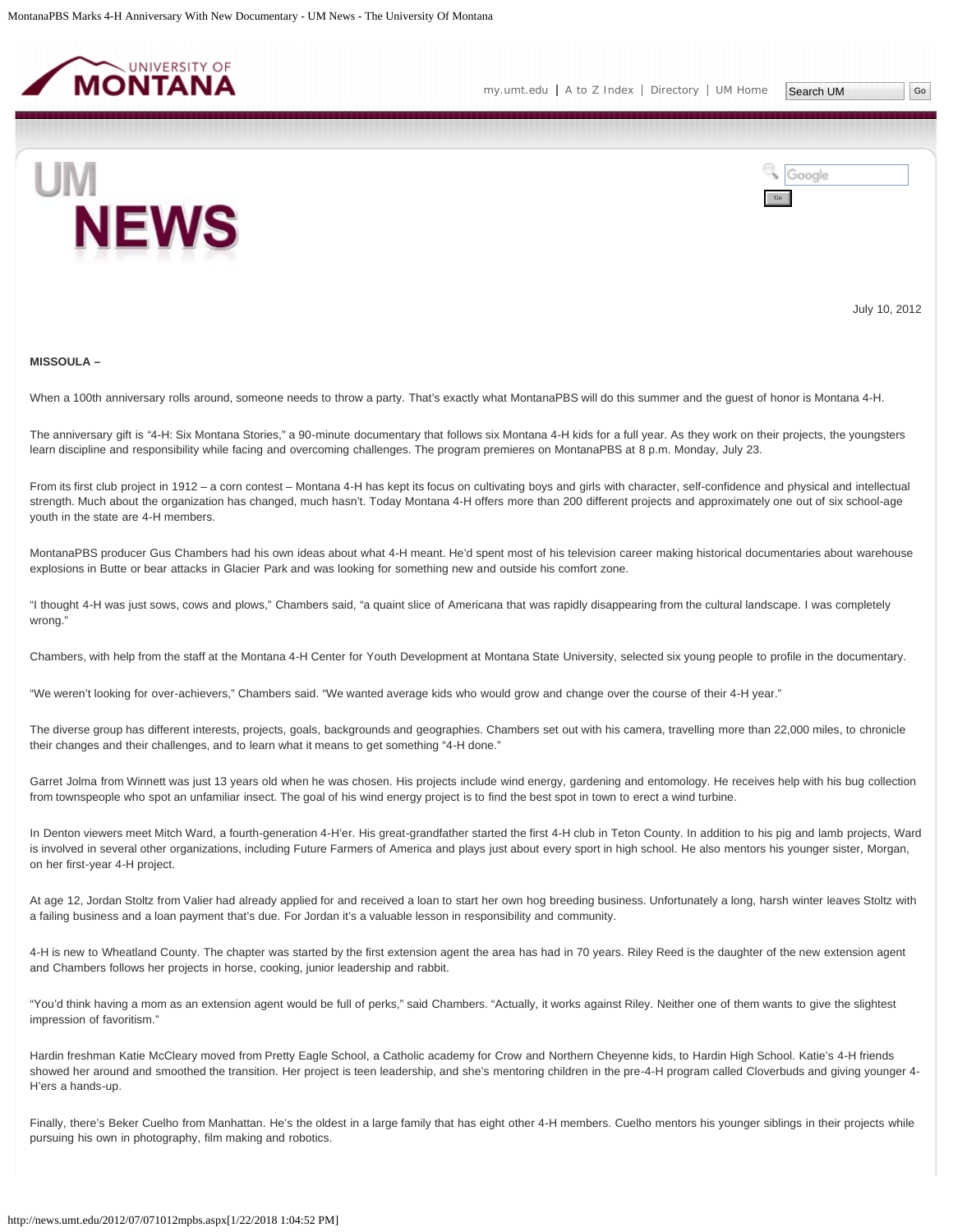MontanaPBS Marks 4-H Anniversary With New Documentary - UM News - The University Of Montana

"One of the most important features of 4-H is leadership," says Chambers, "and Beker is a born leader."

Chambers says he hopes his documentary will broaden the horizons of viewers who know as little about 4-H as he did when he started.

"And on the flip side, I'm hoping that viewers who are 4-H alums will catch a glimpse of themselves in at least one of the six stories," he said.

"4-H: Six Montana Stories" was made possible with funding from the Montana Farm Bureau Federation, the Greater Montana Foundation and The University of Montana.

###

**NOTE TO MEDIA:** High resolution photographs are available at the "4-H: Six Montana Stories" pressroom at [http://www.montanapbs.org/4HSixMontanaStories/pressroom/.](http://www.montanapbs.org/4HSixMontanaStories/pressroom/)

WM/js

Local, hometowns, statewide

071012mpbs

*Contact: Gus Chambers, MontanaPBS producer, 406-243-4093, [gus.chambers@umontana.edu.](mailto:gus.chambers@umontana.edu)*

*[The University of Montana](http://www.umt.edu/) Missoula, MT [Contact UM](http://www.umt.edu/comments) [Accessibility](http://www.umt.edu/home/accessibility)*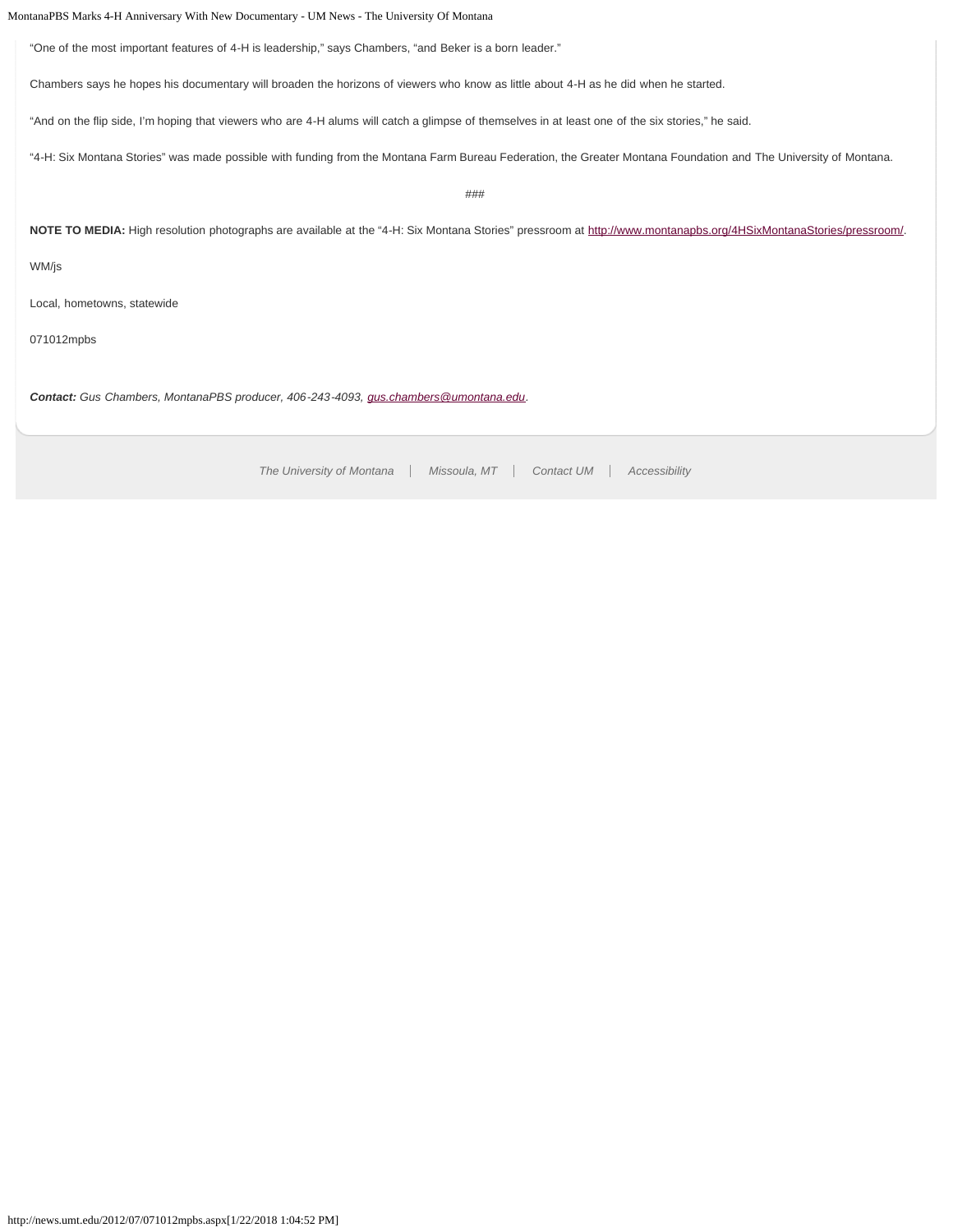<span id="page-30-0"></span>





July 09, 2012

#### **MISSOULA –**

Don Loranger, director of the Defense Critical Language and Culture Training Program at The University of Montana's Maureen and Mike Mansfield Center, was appointed to the National Security Education Board by President Barack Obama on July 5.

The National Security Education Board oversees the National Security Education Program, which aims to enhance national security by increasing the United States' capacity to deal effectively with foreign cultures and languages.

The Defense Critical Language and Culture Training Program works with the Department of Defense to provide U.S. troops with the critical language and culture training needed to complete their missions. Language courses include Arabic and Mandarin Chinese, and the program also offers cultural competency courses for Arab countries, Afghanistan, Iran and China. The Mansfield Center at UM houses programs that embody the core interests and characteristics of Sen. Mike Mansfield's career, including U.S. relations with Asia and ethics and public affairs.

Loranger is a Bigfork resident and a retired U.S. Air Force major general. He served in the Air Force from 1966 until 1996. Loranger also is a UM alumnus and was commissioned through the University's Air Force ROTC program.

###

JS

Local, hometown

070612lang

**Contact:** Don Loranger, director, Defense Critical Language and Culture Training Program at UM's Mansfield Center, 406-243-3600, [donald.loranger@umontana.edu.](mailto:donald.loranger@umontana.edu)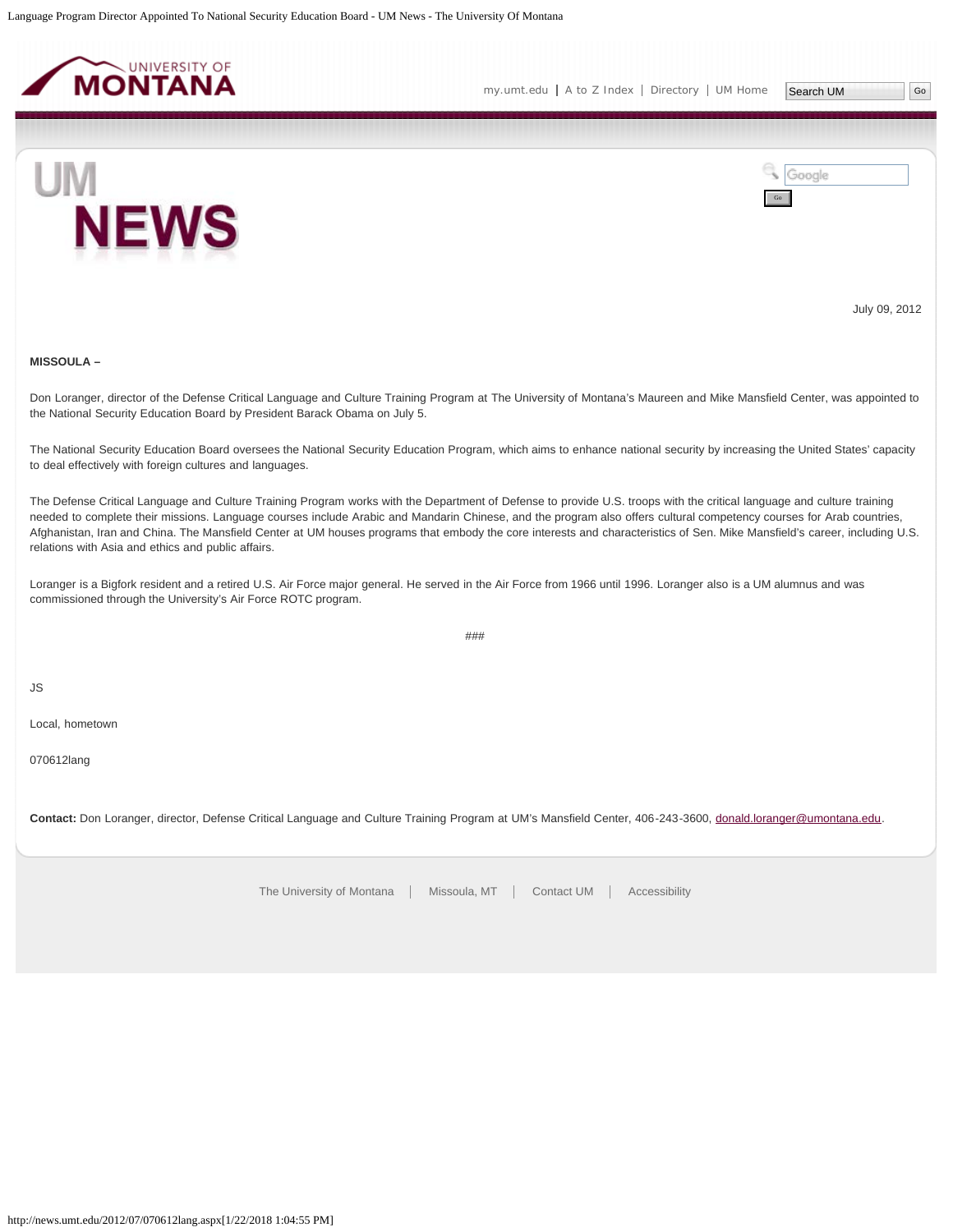<span id="page-31-0"></span>



July 06, 2012

#### **MISSOULA –**

KBGA College Radio 89.9 FM will present the inaugural "End of Summer Family Fair" on Saturday, Aug. 4, on the Oval at The University of Montana. The event will engage Missoula-area children and families with a multifaceted educational, arts and entertainment event during the final days of summer. The event is free and open to the public.

"We hope this event will strengthen the ties between The University of Montana and the Missoula community at large," said Sean Janzer, KBGA promotions director.

The event will feature local organizations and artists including: Missoula Independent, Big Sky Bouncers, Jump For Joy, Garden City Harvest, Walking Stick Toys, UM Lommasson Gardens, Associated Students of UM Child Care, University Dining Services, Missoula Children's Theatre, Missoula Art Museum, MISMO Gymnastics, Families First Children's Museum, TLC Bikes and ASUM's Student Involvement Network.

Zootown Arts Community Center will provide free screen printing, spectrUM will host interactive sciences exhibits and Missoula Osprey's Ollie will make a guest appearance.

###

Musical performances will feature Whippletree, The Skurfs, Lee McAfee, KBGA DJs and more.

For more information call Janzer at 406-243-6758.

SJ/all

Local

070612fair

**Contact:** Sean janzer, KBGA promotions director, 406-243-6758, [promotions@kbga.org](mailto:promotions@kbga.org).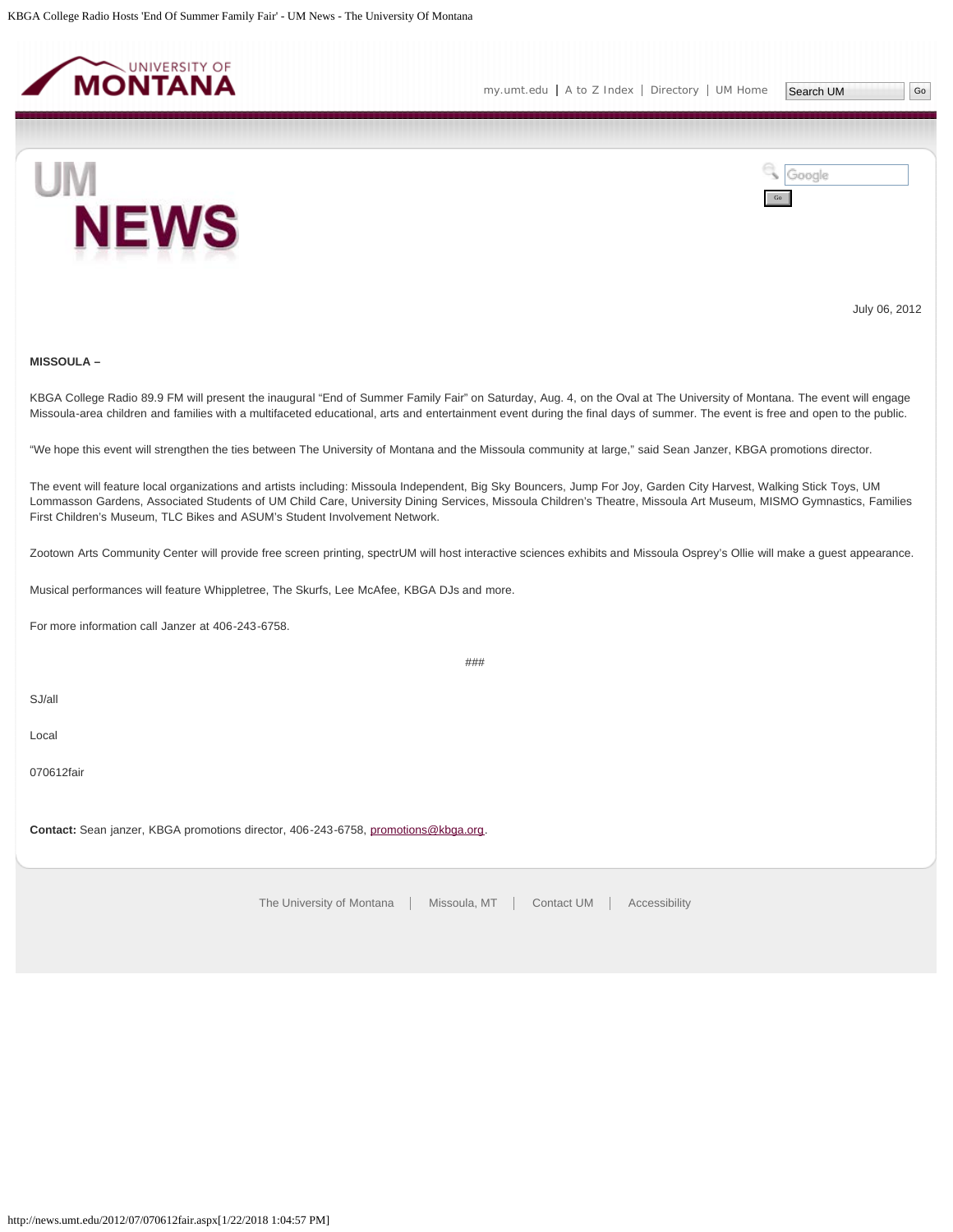<span id="page-32-0"></span>



July 05, 2012

#### **HAMILTON –**

The Golden College Program allows Montana senior citizens to take college classes at the Bitterroot College of The University of Montana at greatly reduced rates.

Golden College participants may audit classes or take classes for credit. The program's tuition waiver saves students nearly \$300 for one three-credit course. Program participants still will need to pay applicable college fees.

To be eligible for the program, participants must be at least 65 years old prior to the start of the semester and they must be a Montana resident for admission purposes.

For more information call Kathleen O'Leary at 406-375-0100 or email [kathleen.oleary@umontana.edu](mailto:kathleen.oleary@umontana.edu).

###

AB

062612gold

Western Montana

**Contact:** Kathleen O'Leary, enrollment and advising coordinator, Bitterroot College UM, 406-375-0100, [kathleen.oleary@umontana.edu](mailto:kathleen.oleary@umontana.edu).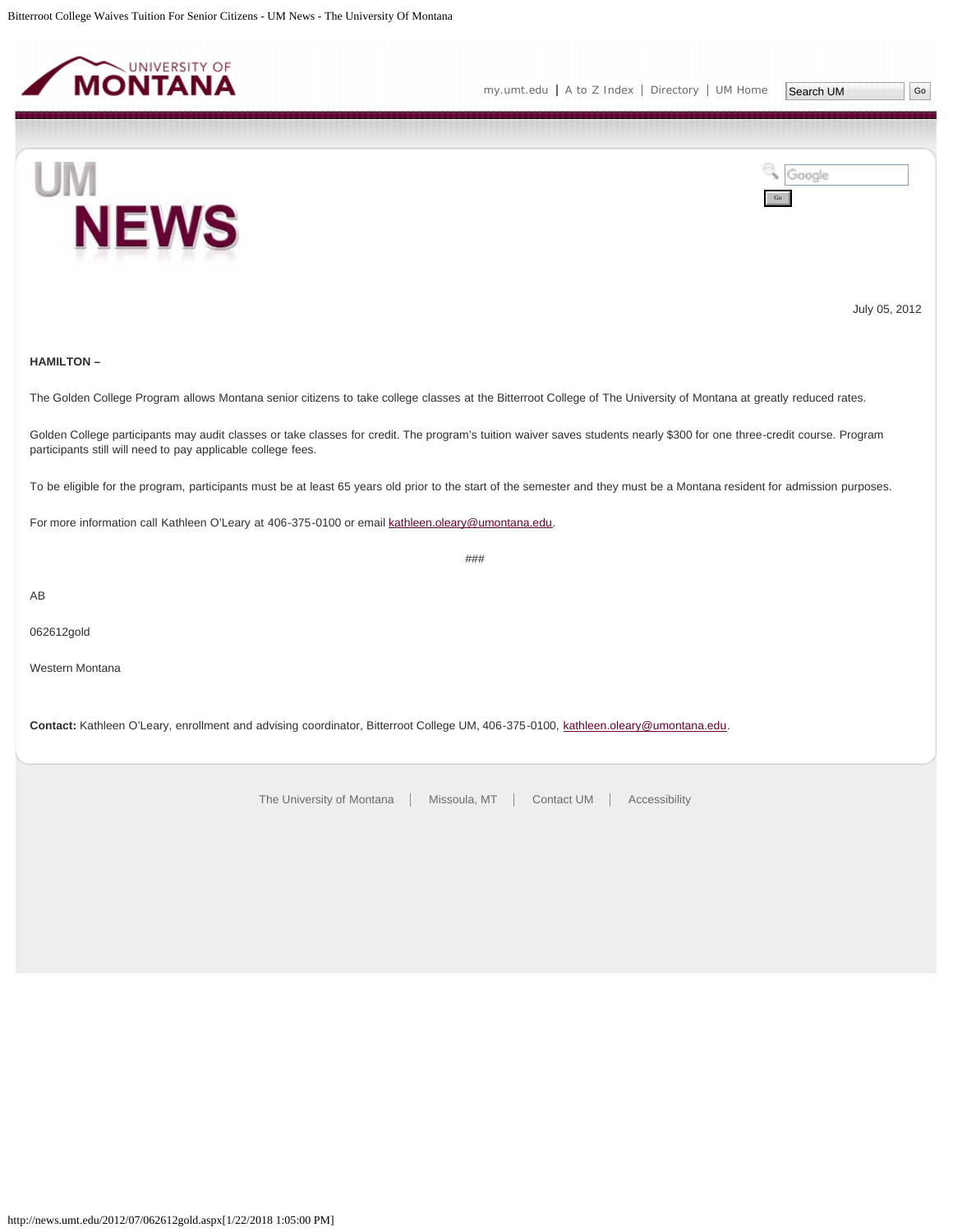<span id="page-33-0"></span>



July 03, 2012

#### **MISSOULA –**

The School of Extended & Lifelong Learning at The University of Montana has created a buzz with its new Beekeeping Certificate Program, which offers apprentice, journeyman and master levels of expertise.

Due to popular demand, the apprentice-level course will be offered a second time from 8 a.m. to 2 p.m. on the weekends of July 21-22 and July 28-29 (four total class meetings) at the Fort Missoula Research Complex and Apiary. The course will be taught by one of the nation's premier bee research teams.

Jerry Bromenshenk, co-founder of Bee Alert Technology Inc. and statewide director of Montana's Experimental Program to Stimulate Competitive Research, will lead the course, which includes classroom lectures and hands-on experience. Bee Alert research team members Scott Debnam, a senior field technician, and Phillip Welch, senior lab supervisor, also will teach.

Course participants will learn the basics of keeping honeybees, including bee biology and care of bees. Students will gain firsthand experience in caretaking and bee handling as they learn to recognize and treat common honeybee ailments and pests. By the end of the course, students should be able to manage honeybee colonies for maximum health and honey production.

Upon completion, participants will receive either two continuing education units or, for an additional cost, one academic credit through UM's Division of Biological Sciences.

Registration is open, and enrollment is limited. The course costs \$325 (plus an additional \$135 if opting for academic credit), and participants are expected to provide their own beekeeping supplies, including hive tool and bee suit.

###

For more information, call Bromenshenk at 406-541-3160, email [beeresearch@aol.com,](mailto:beeresearch@aol.com) or go online to [http://www.umt.edu/bee.](http://www.umt.edu/bee)

BBF/cbs

Western Montana

070312bees

**Contact:** Jerry Bromenshenk, UM biology research professor and co-owner of Bee Alert Technology Inc., 406-541-3160, [beeresearch@aol.com.](mailto:beeresearch@aol.com)